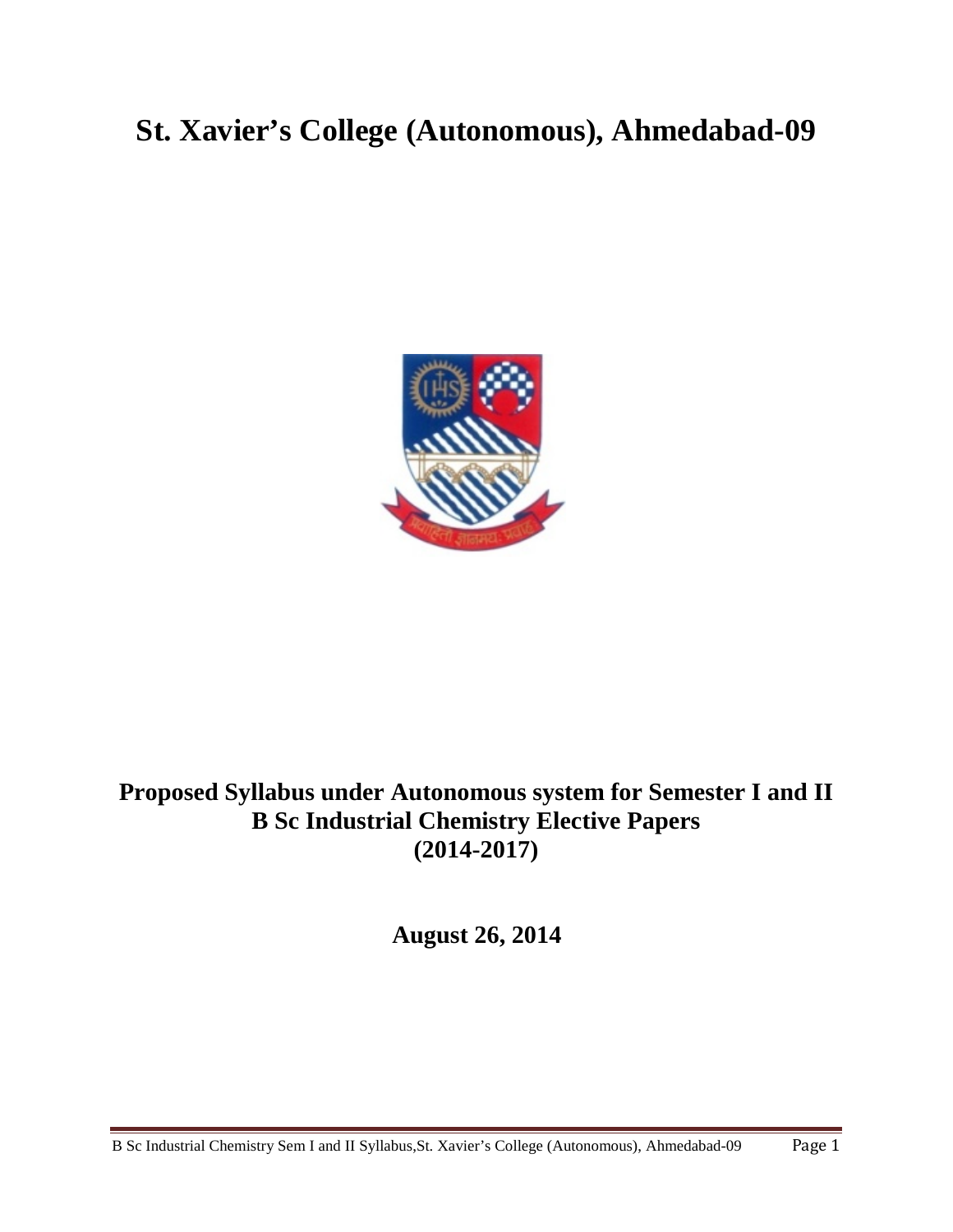

# **St. Xavier's College(Autonomous), Ahmedbad-09 B Sc Sem- I:Industrial Chemistry**

## **Elective Paper: Conceptual Industrial Chemistry: IC1401 Effective from Dec 2014**

**CORE Paper: Conceptual Industrial Chemistry (Theory) Course Code: IC 1401 No. of Credits: 02 Learning Hours: 30 hrs**

## **I. Course Overview & Course Objectives**

The main objective of the course will be to build the basic foundation for studying chemistry. By the end of the paper, a student should be able to:

(a) To learn about the difference in aliphatic and aromatic compounds, application of aromatic compounds in various field.

(b) To learn about basic calculation of compounds, chemical reaction and some application.

(c) To learn about Petroleum products formation, separation and different methods.

(d) To learn about different Unit Operations and Renewable sources.

Thus, the knowledge from the course can help in the following:

(a) Basic knowledge of chemistry is important for higher study in the subject.

(b) The students could pursue a career in chemistry, Industrial chemistry and Post-graduation in the field of Chemistry.

(c) Various aspects of organic, inorganic and physical chemistry can help for the research specialization at higher study.

## **II. Course Content**

## **Unit-1: Aromatic Hydrocarbons**

*[Prerequisites or topics for Self Study: classification of aliphatic compounds and their properties]*

(1) Classification, Chemical and physical properties, preparation of Aromatic hydrocarbons.

(2) Application in industry – Pharmaceutical industries, drugs, dyes, Polymer industries.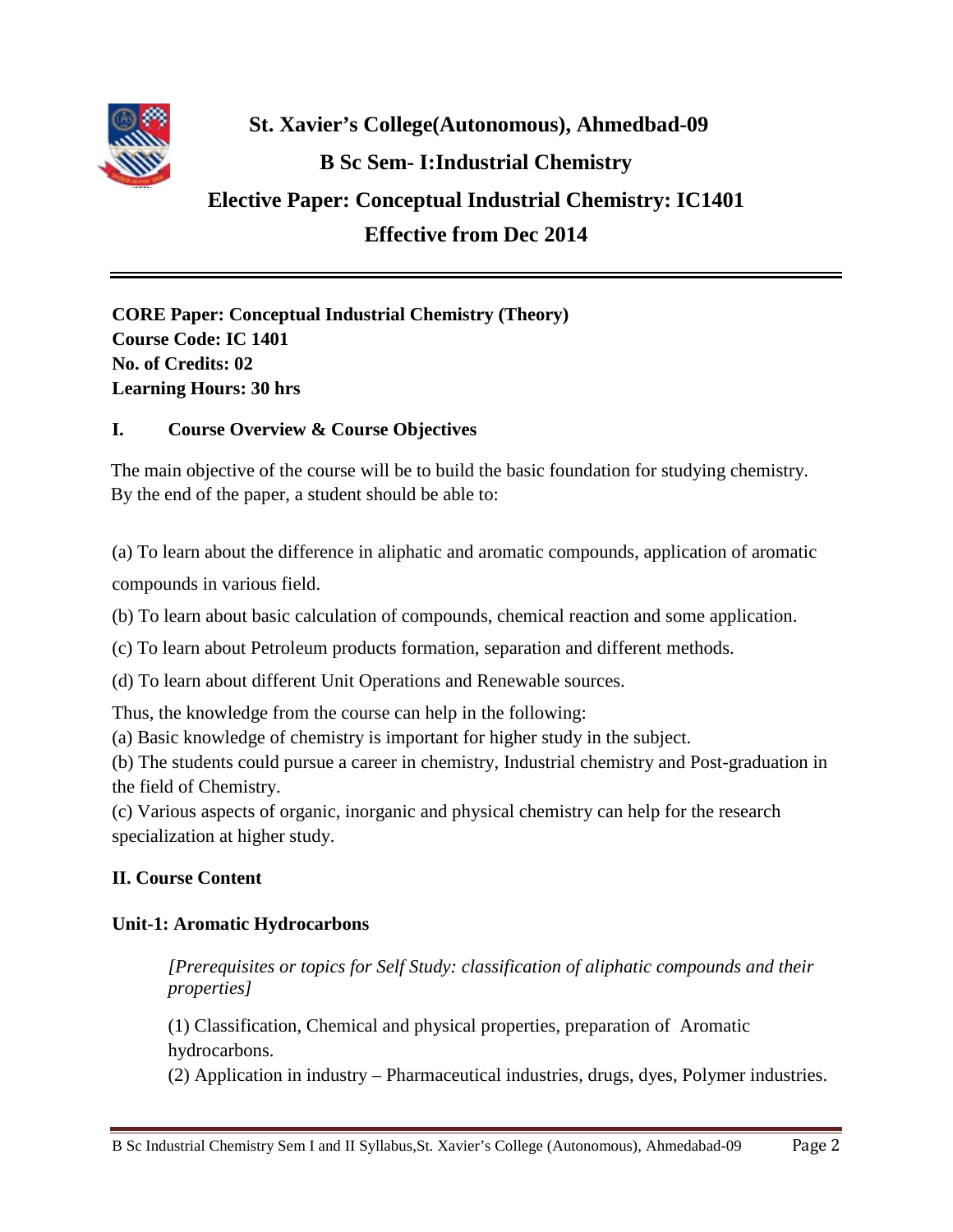### **Unit-2: Material Balance calculations**

*[Prerequisites or topics for Self Study: basic studies of states and matter and get information from the periodic table]*

(1) Basic chemical calculations: Atomic weight, molecular weight, equivalent Weight, mole and Composition of liquid mixtures and gaseous mixtures.

(2) Introduction to Material balance with and without chemical reactions: Limiting reactant, Conversion yield, Recycling or bypass operation.

### **Unit-3: Petroleum Products**

*[Prerequisites or topics for Self Study: study of Unsaturated Aliphatic compounds name]*

- (1) Petroleum products: Introduction and formation of petroleum products
- (2) Processing of petroleum products: Natural gas, fractionation of crude oil, Cracking, Reforming, Hydroforming and Isomerization.

### **Unit-4: Unit Operations and Renewable Resources**

*[Prerequisites or topics for Self Study: Get information about separation and filtration]*

- (1) Renewable sources: Definition, Types of renewable resources, Availability and use. Cellulose and starch: properties and modifications
- (2) Distillation: Introduction, Batch and Continuous distillation, separation of Azeotropes, plate column and packed columns.
- (3) Crystallization: Introduction, Solubility, nucleation, crystal growth, Equipments-Tank crystallizer, agitated crystallizer, draft tube crystallizer, evaporator crystallizer etc.

**III. Teaching methodologies:** Apart from the conventional black board teaching, other modes of teaching that will be adopted are power points, problem solving, and group discussion. Assignments will be designed such that students inculcate the habit of reading reference books and science journals. The use of smart boards for teaching will also be promoted to enable more interaction based teaching.

## **B Sc Semester I IV. Reference books: IC 1401: Conceptual Industrial Chemistry (Theory)**

(1) "Organic Chemistry – Volume I"by S.M.Mukherjee, S. P. Singh and R.P. Kapoor, Kurukshetra University, Published by New Age International Ltd.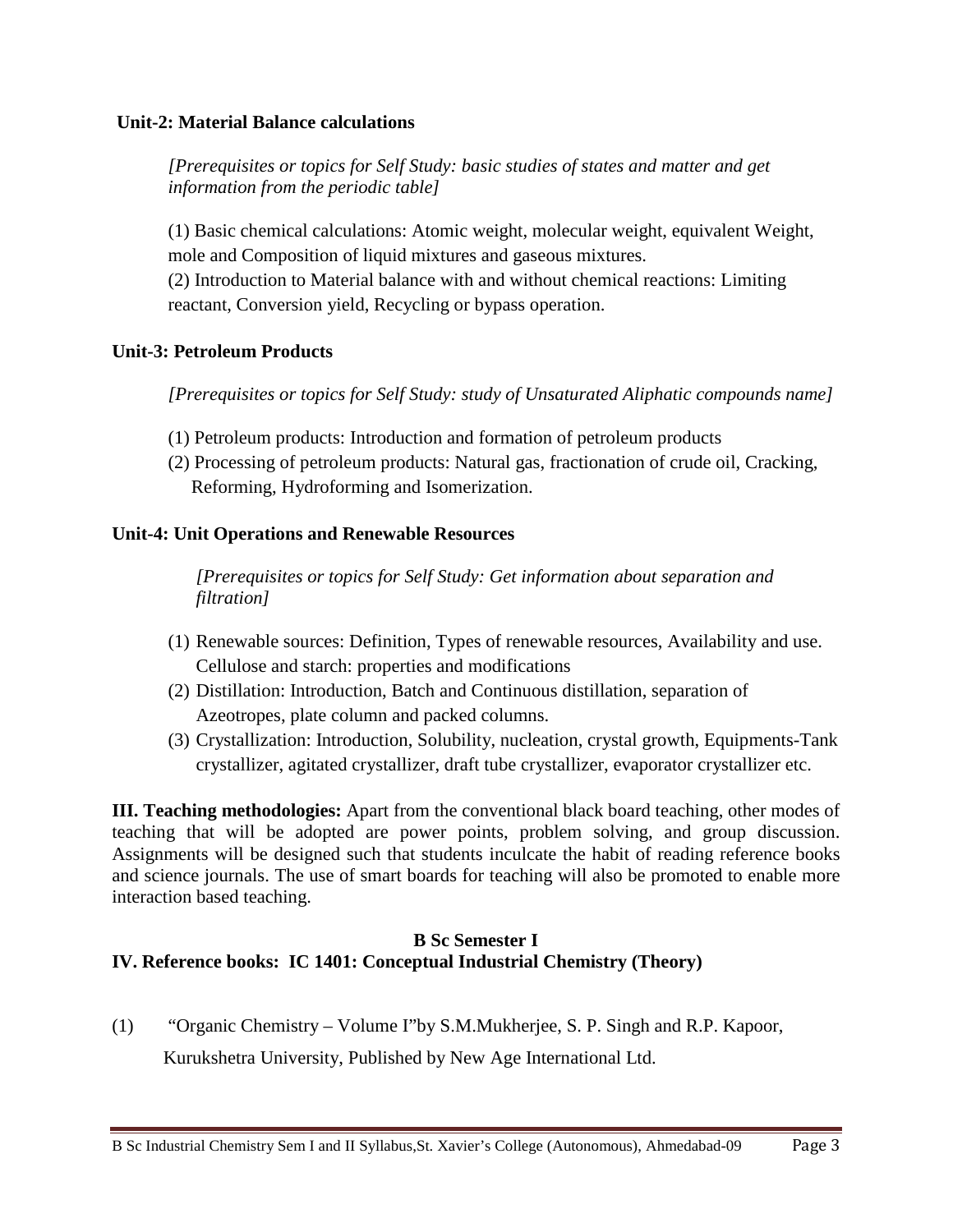- (2) "Organic Chemistry"by Morrison and Boyd,  $6<sup>th</sup>$  Edition, Prentice Hall of India Pvt. Ltd.
- (3) "Organic Chemistry of Natural Products" by Gurdeep Chatwal, Vol. 1.
- (4) "Chemical Engineering" by J. M. Coulson and J. F. Richardson,  $4<sup>th</sup>$  Edition
- (5) "Introduction to Chemical Engineering" by Walter L. Badger and Julius T. Bancherd, McGraw – Hill Publications.
- (6) "Industrial Chemistry" by B. K. Sharma, GOEG Publishing House, Meerut.
- (7) "Chemical Calculations" by G. D. Tulsi and P. L. Soni.

#### **B Sc Semester I**

#### **V. Paper: Industrial Chemistry (Practicals)**

**Course Code: IC 1402L** 

**No. of Credits:02**

#### **Session: 2 hrs**

- (1) Determination of Normality of NaOH using standard solution of HCl
- (2) Determination of Normality of HCl using standard solution of NaOH
- (3) Purification of compounds by recrystallization.
- (4) Calibration of thermometer.
- (5) To determine the amount of TDS in water sample.
- (6) Preparation of Methyl Salicylate.
- (7) Preparation of petroleum jelly.
- (8) Purification by distillation.

### **B Sc Semester I**

#### **VI. Reference Books: IC 1402: Industrial Chemistry (Practicals)**

- (1) **"**Quantitative Chemical Analysis" by Daniel C. Harris,  $7<sup>th</sup>$  Ed.
- (2) "General Chemistry: A Lab Manual" by Slowinski Wolsey.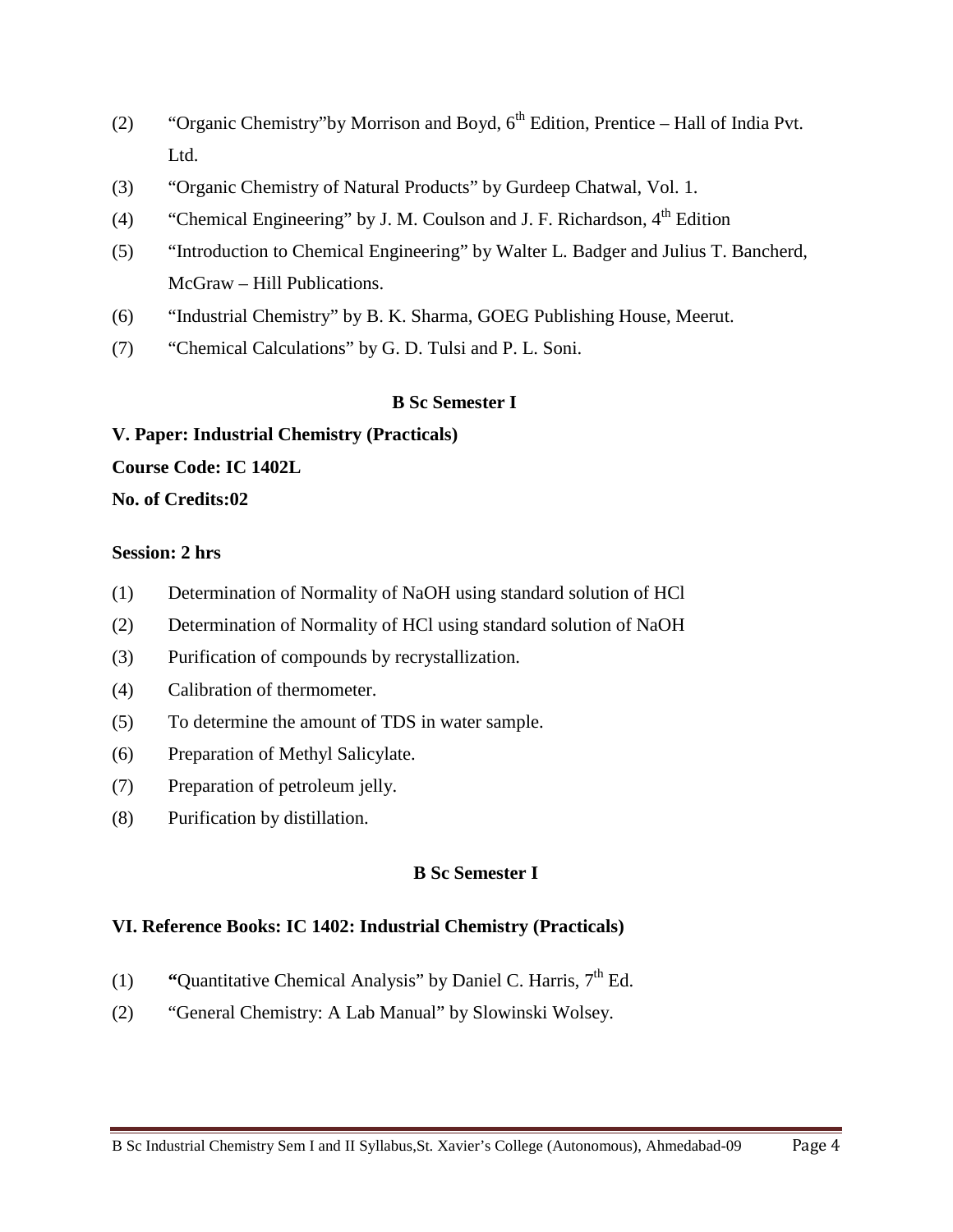

**St. Xavier's College(Autonomous), Ahmedbad-09 B Sc Sem-II: Industrial Chemistry** 

## **Elective Paper: Selected Topics in Industrial Chemistry: IC 2401 Effective from Dec 2014**

**CORE Paper: Selected Topics in Industrial Chemistry: (Theory) Course Code: IC 2401 No. of Credits: 02 Learning Hours: 30 hrs**

## **I. Course Overview & Course Objectives**

The main objective of the course will be to build the basic foundation for studying chemistry. By the end of the paper, a student should be able to:

- (a) To learn about Nomenclature of Basic Chemical Compounds which are useful in the plant with the information of some equipments.
- (b) To learn about pollution control of the industries and basic information about inorganic chemicals.

Thus, the knowledge from the course can help in the following:

- (a) Basic knowledge of industrial chemistry is important for higher study in the subject.
- (b) The students could pursue a career in chemistry, Industrial chemistry and Post-graduation and also in the field of research in Chemistry.

## **II. Course Content**

## **Unit-1: Basics concept of industrial material**

*[Prerequisites or topics for Self Study:* Get information about basic chemicals and techniques*]*

- (1) Nomenclature of Basic Chemical Compounds
- (2) Heat Exchangers
- (3) Basics of chromatography.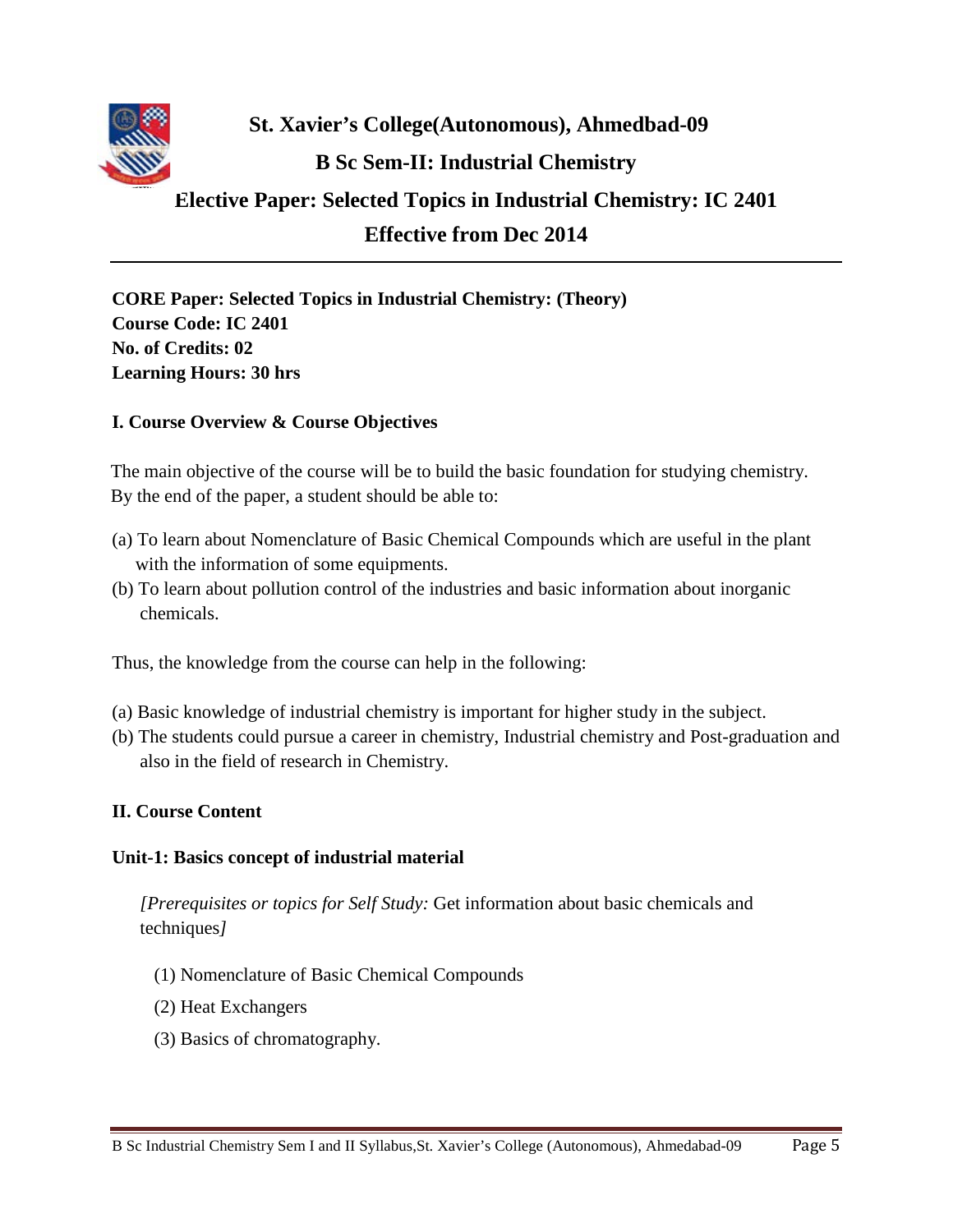## **Unit-2: Unit operation -1**

*[Prerequisites or topics for Self Study: Get basic information about types of unit operation]*

- (1) Extraction
- (2) Fuels
- (3) Vacuum pumps

### **Unit-3: Application of industrial chemistry**

*[Prerequisites or topics for Self Study: Study about the inorganic component from their properties]*

- (1) Pollution
- (2) Inorganic materials of industrial importance: Alumina, Silica, charcoal, diamond, Graphite, Lamp black etc.

### **Unit-4: Energy balance**

*[Prerequisites or topics for Self Study: Basic study of system and types of systems, energy and their relation]*

Introduction: Types of system, general energy balance procedure, bond Energy, Heat of Formation, Heat of Reaction, Examples of heat of formation and heat of reaction calculations, Specific heat, Relation between  $C_p$  and  $C_v$ .

**III. Teaching methodologies:** Apart from the conventional black board teaching, other modes of teaching that will be adopted are power points, problem solving, and group discussion. Assignments will be designed such that students inculcate the habit of reading reference books and science journals. The use of smart boards for teaching will also be promoted to enable more interaction based teaching.

## **B Sc Semester II IV. Reference books: IC 2401 : Selected Topics in Industrial Chemistry:(Theory)**

- (1) ''Chemical Engineering'' by J. M. Coulson and J. F. Richardson, 4th Edition
- (2) "Introduction to Chemical Engineering'' by Walter L. Badger and Julius T. Bancherd, McGraw – Hill Publications.
- (3) "Industrial Chemistry'' by B. K. Sharma, GOEG Publishing House, Meerut.
- (4) "Chemical Calculations'' by G. D. Tulsi and P. L. Soni.
- (5) "A text book of Plant Utilities" by D.B.Dison.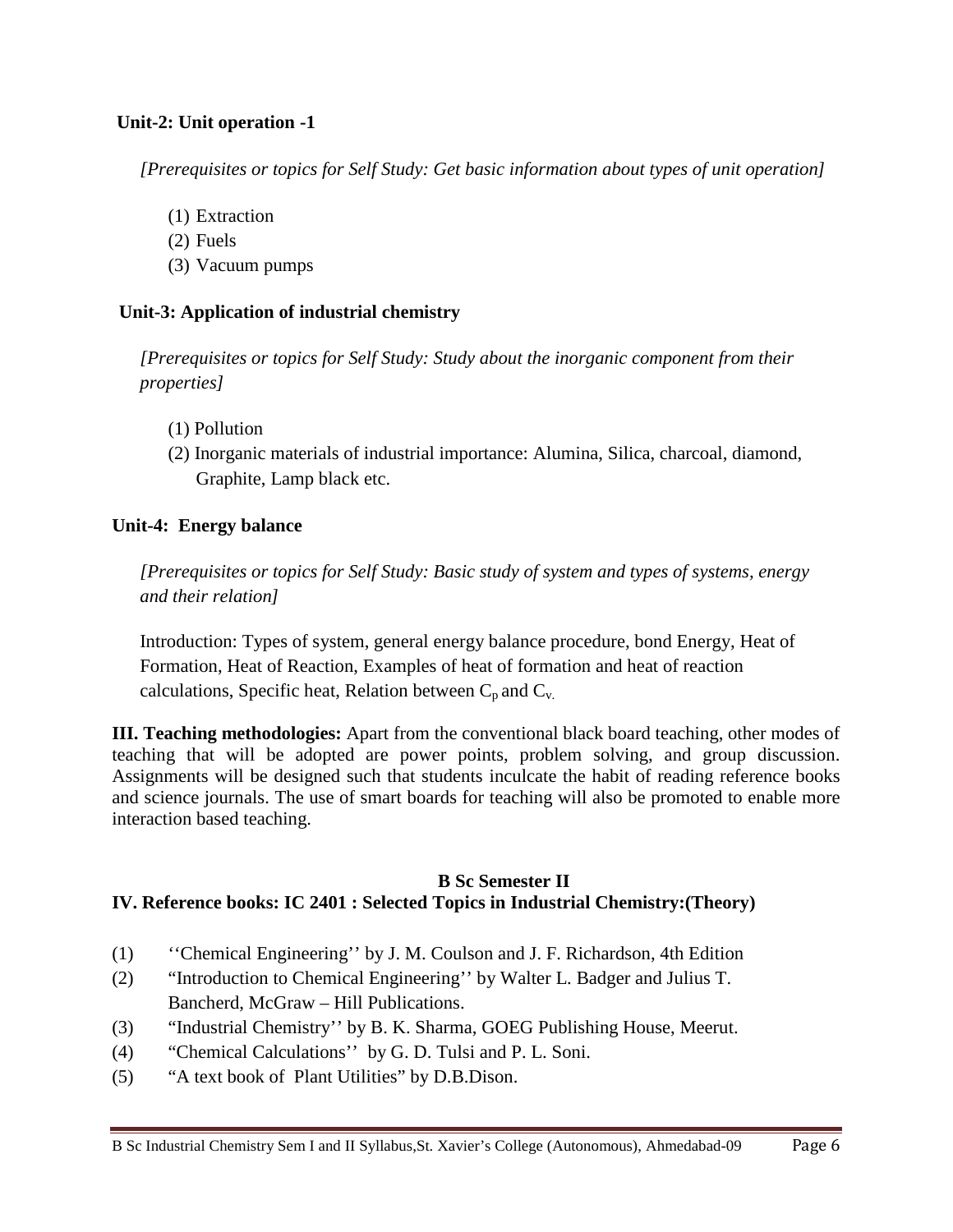## **B Sc Semester II**

**VI. Paper: Industrial Chemistry:(Practical) Course Code: IC 2402L No. of Credits: 02**

#### **Session: 2 hrs**

- (1) Determination of mineral and Total Acidity of water Samples.
- (2) To verify the Beer Lambert Law by Colorimeter.
- (3) To identify amino acid present in the given sample mixture using TLC.
- (4) TLC of paracetamol drug.
- (5) To carry out assay value of given sample of  $H_3BO_3$  (Boric acid).
- (6) To carry out assay value of given sample of  $ZnSO<sub>4</sub>$ .7H<sub>2</sub>O.
- (7) Preparation of Hair Dye.
- (8) Preparation of Vicco Turmeric

## **B Sc Sem II**

#### **V. Reference books: IC 2402: Industrial Chemistry (Practical)**

- (1) "Quantitative Chemical Analysis" by Daniel C. Harris,  $7<sup>th</sup>$  Ed.
- (2) "General Chemistry: A Lab Manual" by Slowinski Wolsey.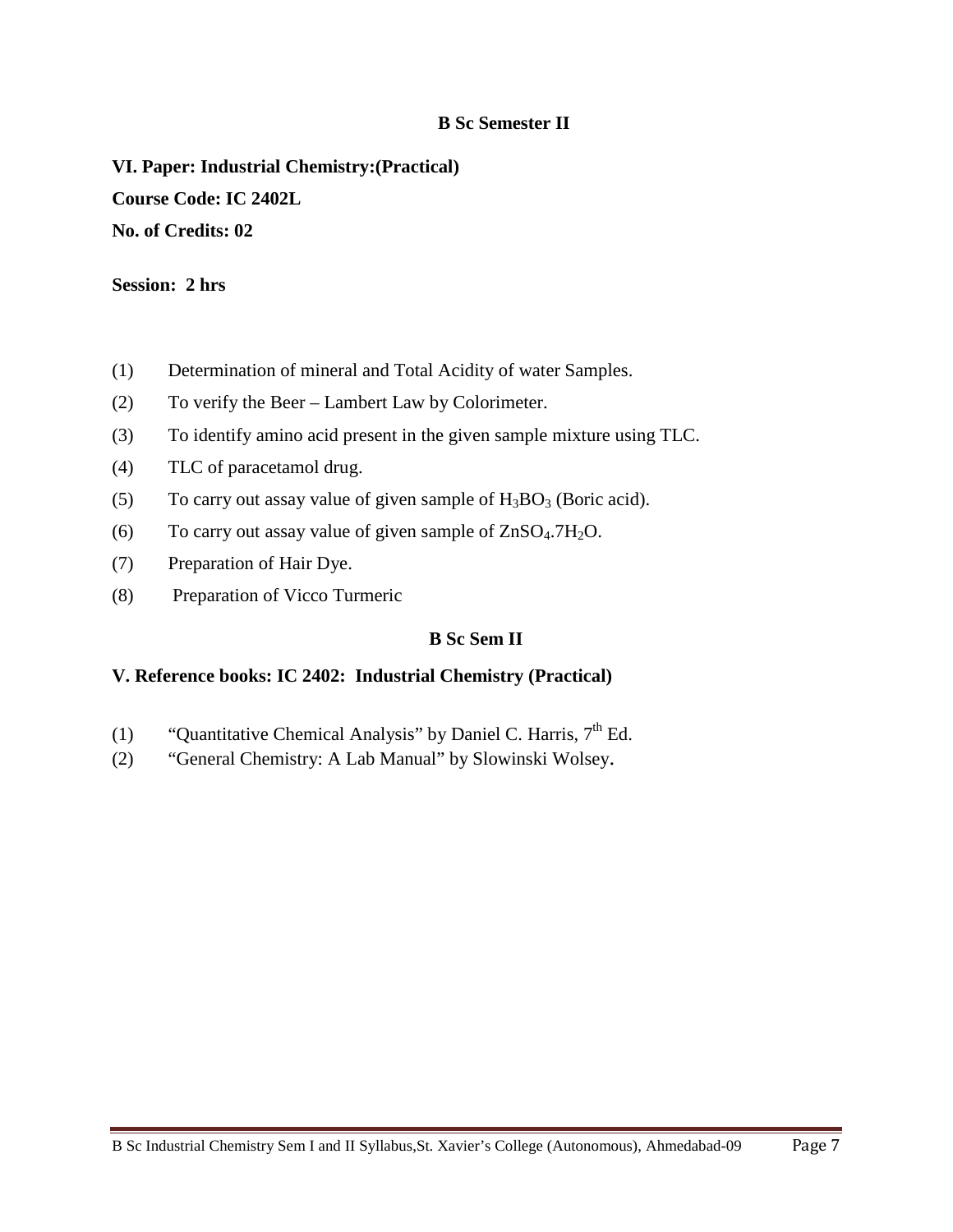# **St. Xavier's College (Autonomous), Ahmedabad-09**



## **Proposed Syllabus under Autonomous system for Semester III and IV**

## **B ScIndustrial Chemistry (Elective Paper)**

## **(2015-2018)**

## **February 07, 2015**

**(Modified on 19-8-2019)**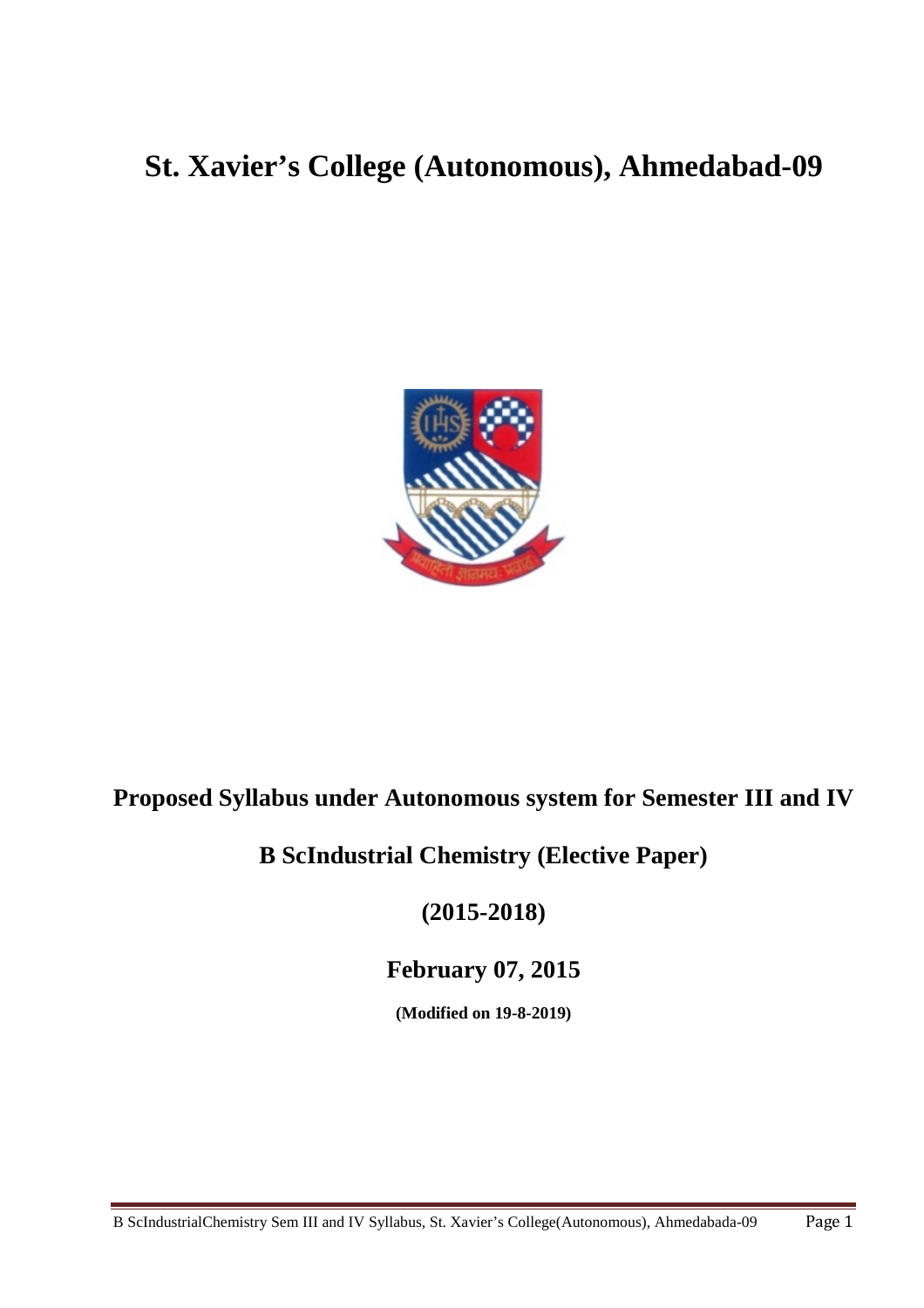

## **St. Xavier's College (Autonomous), Ahmedbad-09 B Sc Semester III Industrial Chemistry Elective Paper: Industrial Process Chemistry Effective from June 2015**

**==========================================================**

**CORE Paper : Industrial Process Chemistry (Theory) Course Code: IC 3401 No. of Credits: 02 Learning Hours: 30hrs I. Course Overview & Course Objectives**

The main objective of the course will be to build the basic foundation for studying Industrial chemistry. By the end of the paper, a student should be able to:

- (a) To learn about the difference between unit operation and unit process and different types of unit process.
- (b) To learn about the synthesis of dyes and pigments in industry
- (c) To learn about the usage of dyes and pigments in industry.

Thus, the knowledge from the course can help in the following:

- (a) Basic knowledge of Industrial chemistry is important for higher study in the subject.
- (b) The students could pursue a career in chemistry, Industrial chemistry and Post-graduation in the field of Chemistry.
- (c) Various aspects of Industrial Chemistry, organic, inorganic and physical chemistry can help for the research specialization at higher study.

## **II. Course Content**

## **Unit 1 Unit process I (8L)[14 Marks]**

*[Prerequisites or topics for Self Study:- Basic chemistry of types of unit process and term related to it.]*

Nitration: Introduction, kinetics and mechanism, preparation of aromatic nitro compounds. Sulfonation: Introduction, kinetics and mechanism, preparation of aromatic nitro compounds.

## Unit 2 Unit process II *(7L)* [14 Marks]

*[Prerequisites or topics for Self Study:- Basic chemistry and terms related to halogen compound for unit process and various catalyst.]*

Halogenation: Introduction, Kinetics and mechanism of halogenation, commercial manufactures like chloromethane, chloral and Monochloro acetic acid. Hydrogenation: Introduction, Catalyst for hydrogenation, Hydrogenation of vegetable oils, Manufacture of Methanol by hydrogenation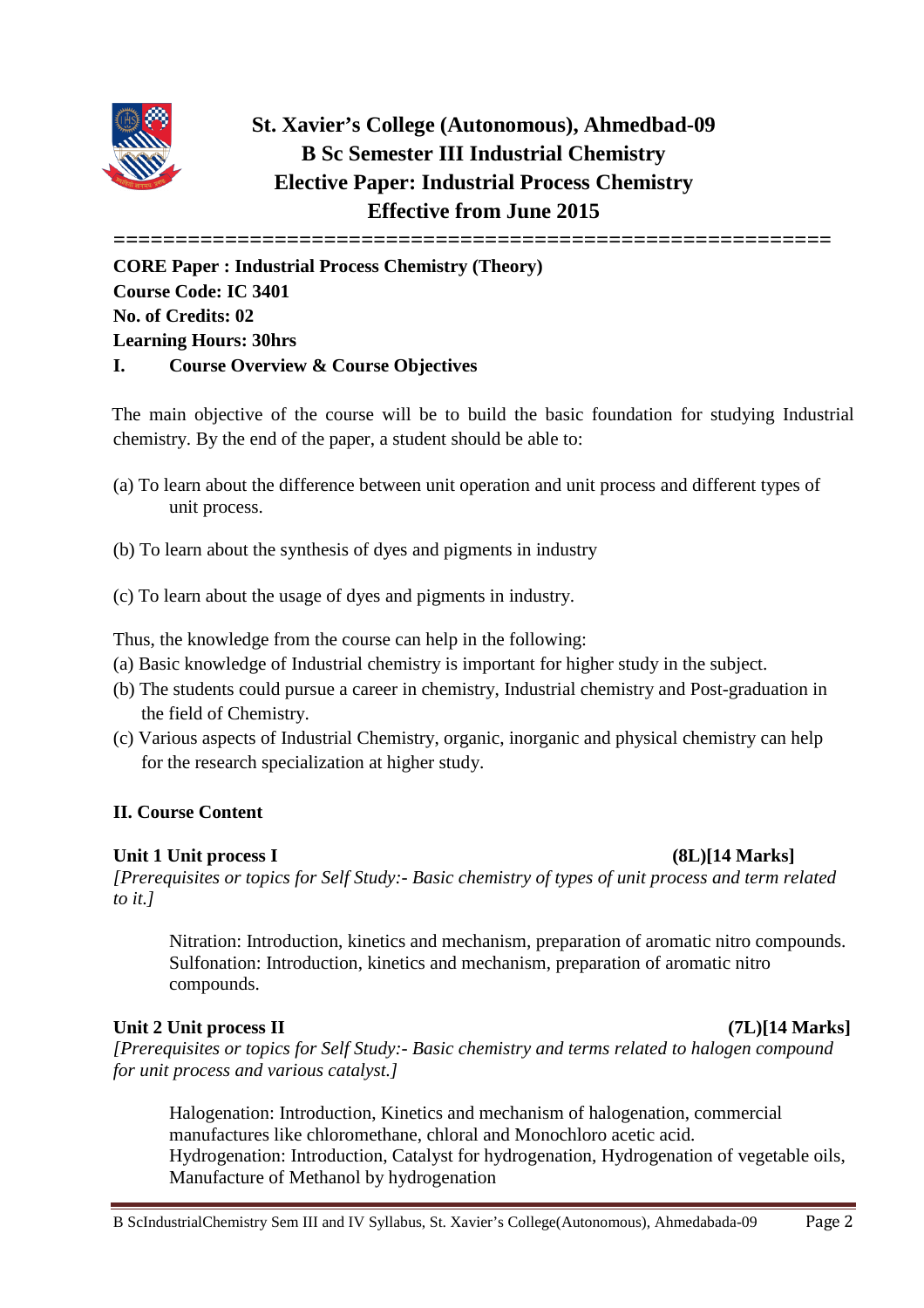## **Unit 3 Introduction of dyes (8L)[14 Marks]**

*[Prerequisites or topics for Self Study:- Basic chemistry and terms related to dyes and pigments and their characteristics]*

Introduction about dyes and pigments, Classification of dyes on the basis of structure and method of application, chemistry mode of application to fibers and classification: Azodyes, Acid dyes, Basic dyes and Mordent dyes.

## **Unit 4 Synthetic dyes (7L)[14 Marks]**

*[Prerequisites or topics for Self Study:- Basic chemistry and terms related to dyes and pigments.]*

Synthesis of different dyes like Eriochrome Black T, Congo red, Methyl Orange, Mordent Yellow,and Anthraquinone dyes, Alizarin dyes,Reactive dye and disperse dyes in commercial ways.

**III. Teaching methodologies:** Apart from the conventional black board teaching, other modes of teaching that will be adopted are power points, problem solving, and group discussion. Assignments will be designed such that students inculcate the habit of reading reference books and science journals. The use of smart boards for teaching will also be promoted to enable more interaction based teaching.

## **B Sc Semester III**

## **IV. Reference books: IC 3401: Industrial Process Chemistry (Theory)**

- (1) "Study Material in Vocational Subject of Industrial Chemistry", Compiled/edited by J.K.Bhambhani, KishinchandChellaram College, Mumbai.
- (2) "Handbook of Dyes and Pigments", K.M. Smith(Volume I,II and III)  $2<sup>nd</sup>$  Edition.
- (3) "Instrumental Analysis", by William Kemp,  $3<sup>rd</sup>$  Edition.
- (4) "Fundamentals of Analytical chemistry", by Skoog, West, Holier and Crouch, 8th Edition.
- (5) "Analytical Chemistry", by Gary D. Christian6<sup>th</sup> Edition
- (6) "Organic Chemistry",by I. L. Finar, Pearson Education Pvt. Ltd, Delhi, India.
- (7) "Organic Chemistry Volume I" by S.M.Mukherjee, S. P. Singh and R.P. Kapoor Kurukshetra University, Published by New Age International Ltd.
- (8) "Organic Chemistry", by Morrison and Boyd,  $6<sup>th</sup>$  Edition, Prentice Hall of India Pvt. Ltd
- (9) "Organic Chemistry of Natural Products", Vol. 1,byGurdeepChatwal, Himalaya Publishing House, India.
- (10) "Chemical Engineering",by J. M. Coulson and J. F. Richardson,4th Edition.
- (11) "Introduction to Chemical Engineering"by "Walter L. Badger and Julius T. Bancherd McGraw – Hill Publications.
- (12) "Industrial Chemistry", by B. K. Sharma ,GOEL Publishing House, Meerut.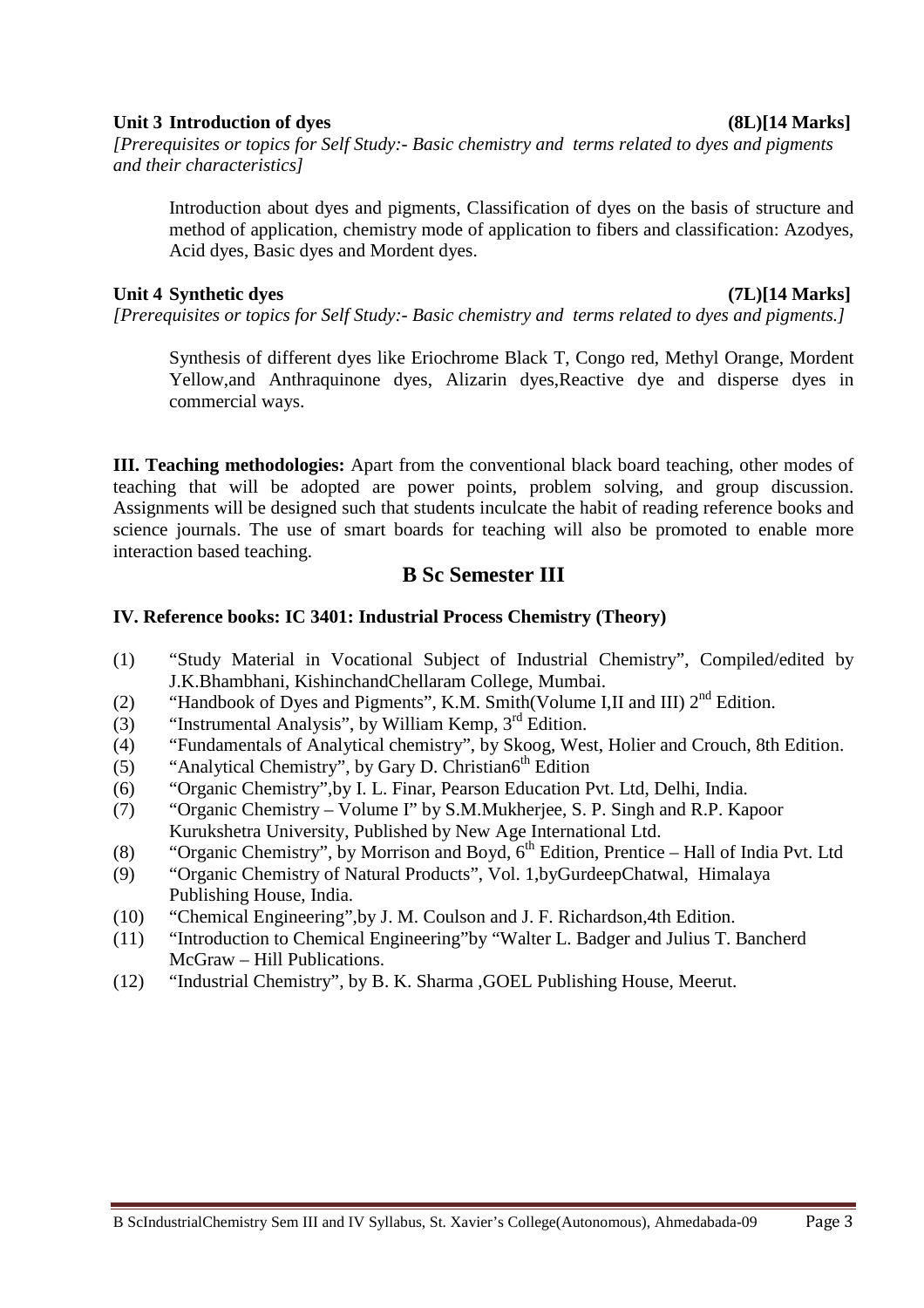

## **St. Xavier's College (Autonomous), Ahmedbad-09 B Sc Semester III Industrial Chemistry Effective from June 2015**

**========================================================== I. Paper: Industrial Chemistry (Practical) Course Code: IC 3402L No. of Credits: 02 Sessions: Two X 3hrs II. Course Content**

- 1. Determination of C.O.D. and D.O. value in the Industrial water samples.
- 2. To prepare 5- nitro salicylic acid from salicylic acid in maximum yields.
- 3. Preparation of anthraquinone from anthrecene
- 4. Preparation of p-nitro acetanilide from acetanilide.
- 5. Preparation of methyl orange.
- 6. Preparation of Mordent yellow.
- 7. Preparation of disperse dye.
- 8. Preparation of diazoaminobenzene from aniline.
- **III. Teaching methodologies:** Practical work, problem solving, and group discussion etc.

## **B Sc Semester III IV. Reference books: IC 3402L: Industrial Chemistry (Practicals)**

- (1) "Elementary Practical Organic Chemistry",Part I, II and III by Arthur I. Vogel.
- (2) "Practical organic Chemistry", by F. G. Mann and B. C. Saunders,  $4<sup>th</sup>$  Edition.
- (3) "Instrumental Analysis", by William Kemp, $3<sup>rd</sup>$  Edition.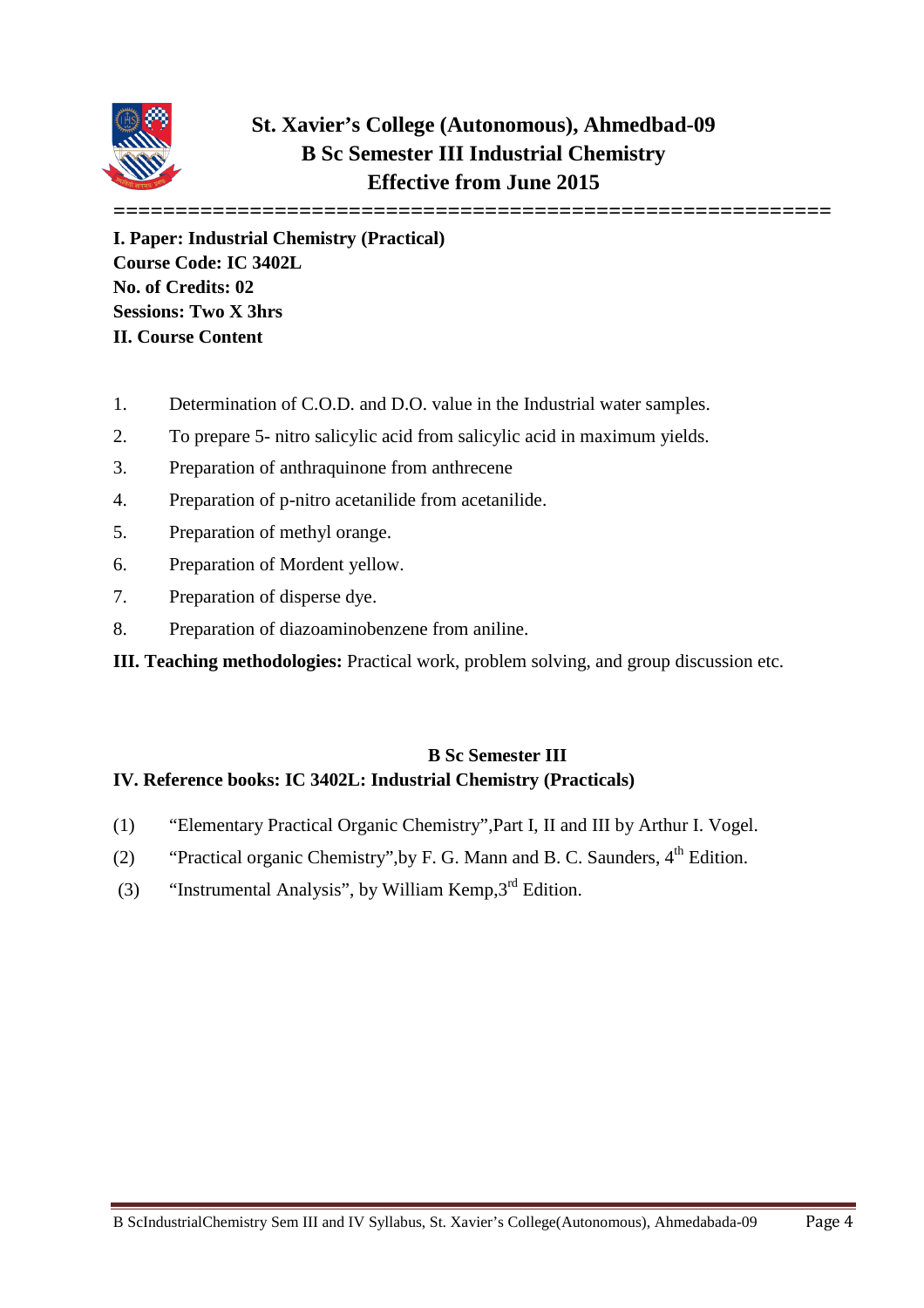

## **St. Xavier's College (Autonomous), Ahmedbad-09 B Sc Semester IV Industrial Chemistry Elective Paper: Applied Industrial Chemistry Effective from June 2015**

**==========================================================**

**CORE Paper: Applied Industrial Chemistry (Theory) Course Code: IC 4401 No. of Credits: 02 Learning Hours: 30 hrs II. Course Overview & Course Objectives**

The main objective of the course will be to build the basic foundation for studying Industrial chemistry. By the end of the paper, a student should be able to:

- (a) To learn about basic unit process and their mechanism.
- (b) To learn about a large group of engineering materials of increasing importance in industrial applications as polymer.
- (c) To learn about wide range of chemical and natural materials used in formulation of cosmetic Preparation.

Thus, the knowledge from the course can help in the following:

- (a) Basic knowledge of Industrial chemistry is important for higher study in the subject.
- (b) The students could pursue a career in chemistry, Industrial chemistry and Post-graduation in the field of Chemistry.
- (c) Various aspects of Industrial Chemistry, organic, inorganic and physical chemistry can help for the research specialization at higher study.

## **II. Course Content**

## **Unit1 Unit Process III (8L)[14 Marks]**

*[Prerequisites or topics for Self Study: - Basic chemistry and terms related to alkyl group or aralkylradical for unit process and about aminating agents]*

- (a) Alkylation: Introduction, Types of alkylation, alkylating agents, Thermodynamics andMechanism of Alkylation, Manufacture of Alkyl benzenes and Phenyl ethyl alcohol.
- (b) Ammination by Ammonolysis
- (c) Hydrolysis

## **Unit 2 Polymer Science (7L)[14 Marks]**

*[Prerequisites or topics for Self Study: - Basic chemistry and terms related to polymers and types of polymers]*

Introduction and Classification of Polymers, Nomenclature of Polymers, Mechanism of Free radical and ionic Polymerization, Polymer degradation, Properties and application of Synthetic polymers.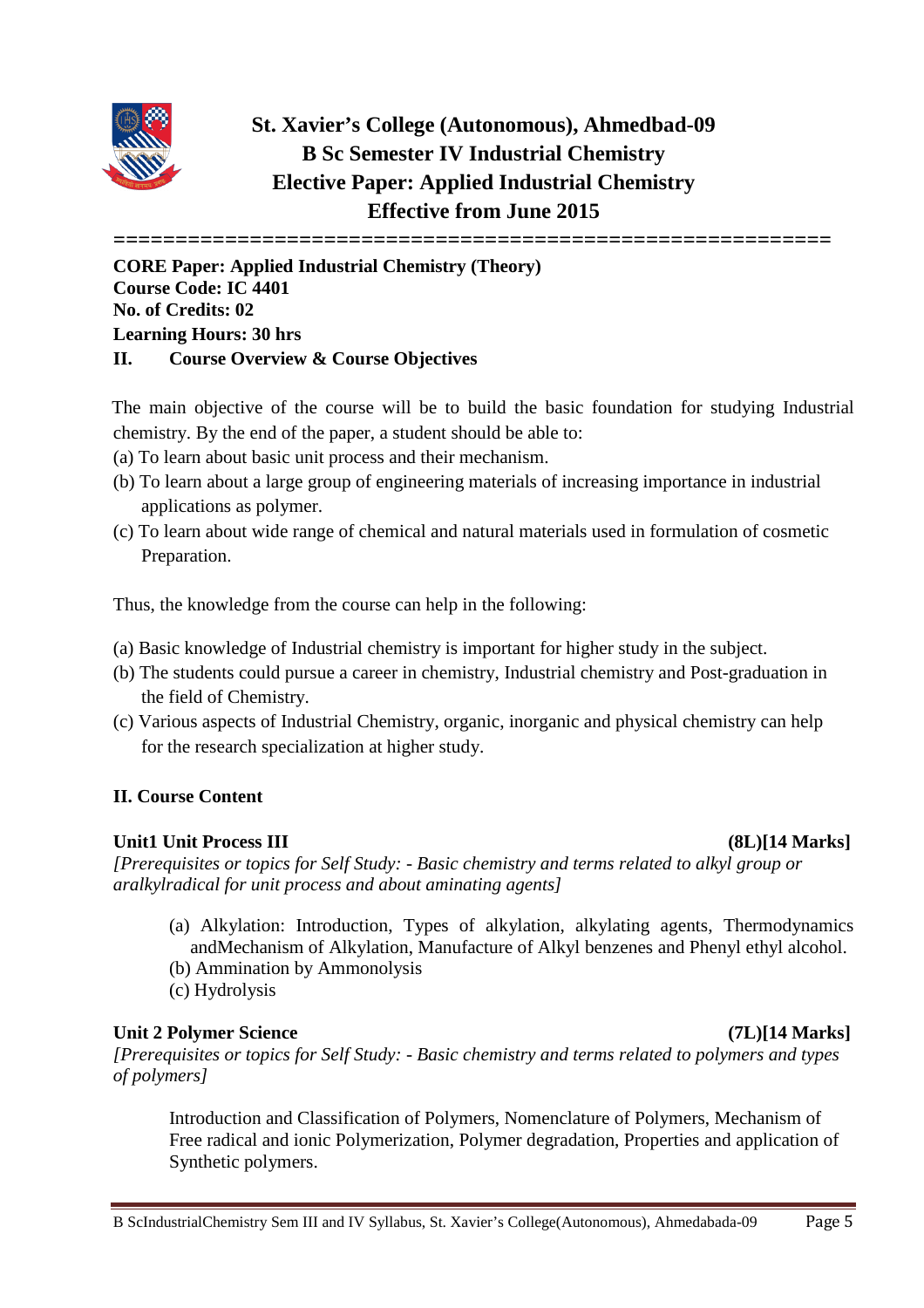### **Unit 3 Cosmetic Chemistry (8L)[14 Marks]**

*[Prerequisites or topics for Self Study: - Basics of basic raw material for the production of hair and oralcareproductsand some for perfumery material]*

Introduction, Raw Materials for Cosmetic chemistry, Perfumery Products, Dental products, Regulation of Cosmetic Products, Quality and Environ mental Issues by Cosmetics.

## **Unit 4 Entrepreneurship (7L)[14 Marks]**

*[Prerequisites or topics for Self Study:-Fundamentals of Entrepreneurship]*

Creative skills, knowledge, strength or power, Investment, risk factor, economically and Financiallysound, Marketing Skill.

. **III. Teaching methodologies:** Apart from the conventional black board teaching, other modes of teaching that will be adopted are power points, problem solving, and group discussion. Assignments will be designed such that students inculcate the habit of reading reference books and science journals. The use of smart boards for teaching will also be promoted to enable more interaction based teaching.

## **B Sc Semester IV**

## **IV. Reference books: IC 4401: Industrial Process Chemistry (Theory)**

- (1) "Polymer Science", by V.R. Gowarikar, N.V. Viswanathan, and Jaydevshreedhar,New Age International Limited Publisher.
- (2) "Comprehensive Industrial Chemistry" by Dr. Prakash G. More ,PragatiPrakashan, India.
- (3) "Polymer Chemistry"by Malcolm P. Stevens, 3rd Edition.
- (4) "A Text Book of Polymers"volume II , by M.S. Bhatnagar, S.Chand & Company Ltd, New Delhi.
- (5) "Chemistry and Technology of the Cosmetics and Toiletries Industries", by D.F. Williams,Springer International Edition.
- (6) "Entrepreneurship" by Robert D. Hisrion and Michael P. Peters,  $5<sup>th</sup>$  Edition.
- (7) "Organic Chemistry",by I. L. Finar,Pearson Education Pvt. Ltd, Delhi, India.
- (8) "Study Material in Vocational Subject of Industrial Chemistry", complied/edited by J.K.Bhambhani,Kishinchand Chellaram College, Mumbai.
- (9) "Organic Chemistry of Natural Products",Vol. 1, by GurdeepChatwal, Himalaya Publishing House, India.
- (10) "Introduction to Chemical Engineering" byWalter L. Badger and Julius T. Bancherd, McGraw - Hill Publications.
- (11) "Industrial Chemistry"by B. K. Sharma,GOEL Publishing House, Meerut.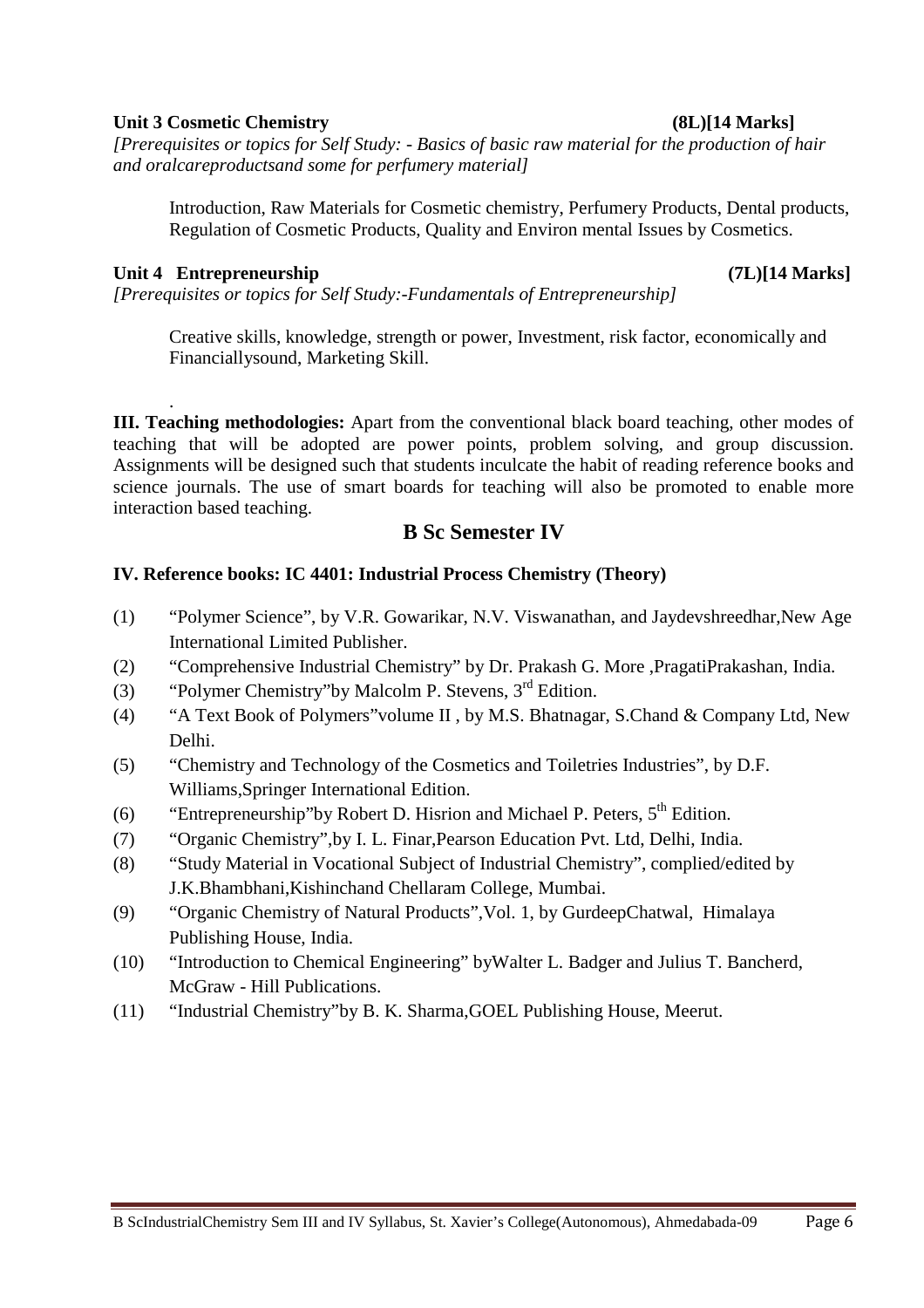

## **St. Xavier's College (Autonomous), Ahmedbad-09 B Sc Semester IV Industrial Chemistry Effective from June 2015**

**========================================================== I. Paper: Industrial Chemistry (Practical) Course Code: IC 4402L No. of Credits: 02 Sessions: Two X 3 hrs II. Course Content**

- 1. To prepare P-amino diazo-benzene in maximum yields.
- 2. Preparation of p-amino benzoic acid from p-nitro benzoic acid.
- 3. Preparation of m-nitro aniline from m-dinitrobenzene.
- 4. Preparation of p-nitro benzoic acid from p-nitro toluene
- 5. Preparation of phenylazo-β-napthol from aniline
- 6. To analyze the % of Mg in given sample of Talcum Powder.
- 7. Preparation of Lip Balm from olive oil.
- 8. Preparation ofrace- acetophenone from resorcinol
- **III. Teaching methodologies:** Practical work, problem solving, and group discussion etc.

## **B Sc Semester IV IV. Reference books: IC 4402L: Industrial Chemistry (Practicals)**

- (1) "Elementary Practical Organic Chemistry", Part I, II and III byArthur I. Vogel.
- (2) "Practical organic Chemistry",by F. G. Mann and B. C. Saunders, 4th Edition.
- (3) "Product process Design andPrinciples" by J.D.Seader, Warren D.Seider and Daniel R. Lewin.
- (4) "Ouantitative Chemical Analysis", by Daniel C. Harris,  $7<sup>th</sup>$  Ed.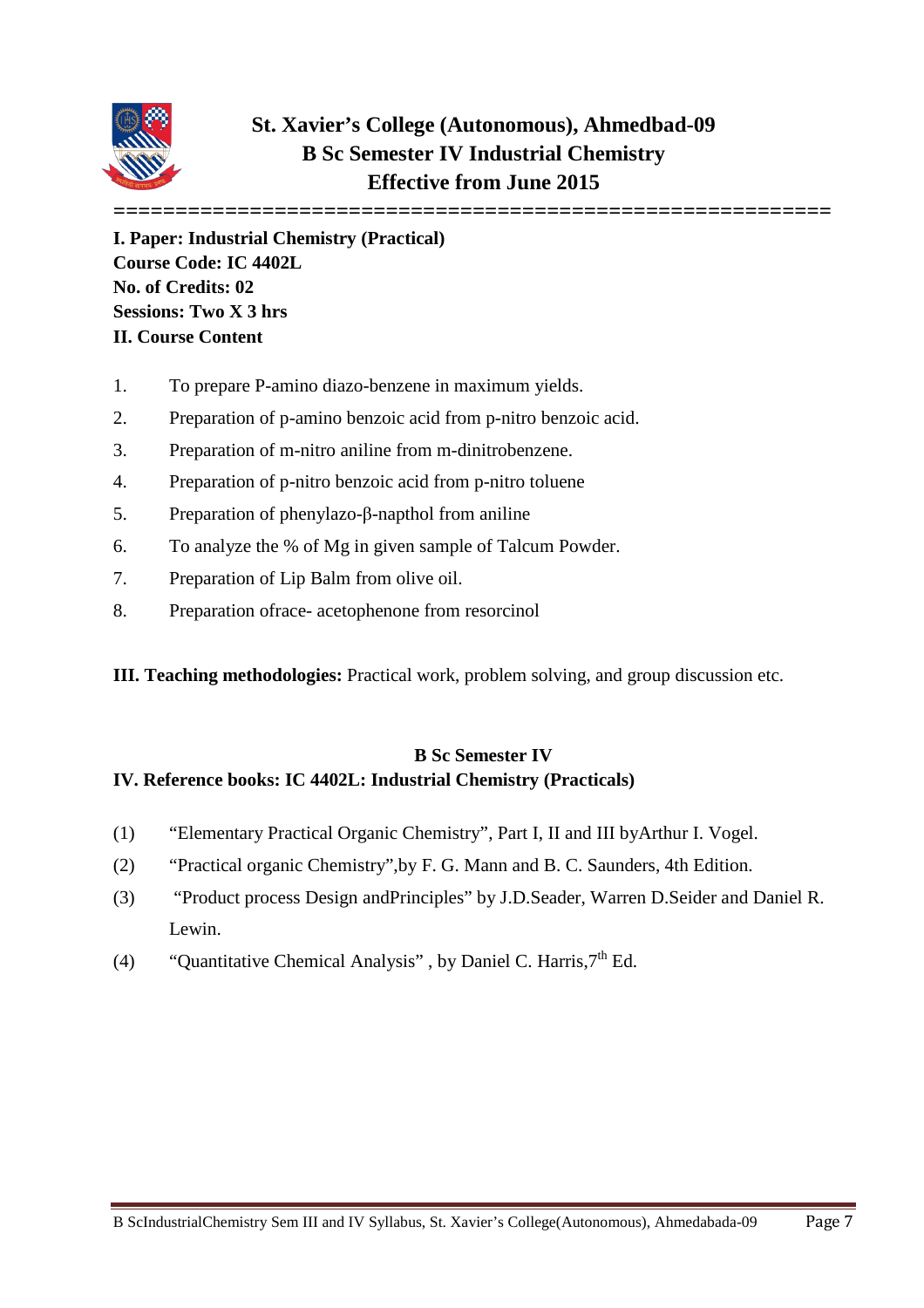# **St. Xavier's College (Autonomous), Ahmedabad-09**



## **Proposed Syllabus under Autonomous system for Semester V and VI**

## **B Sc Industrial Chemistry**

**(2016-2019)**

**August 10, 2015**

**(Modified on 19-8-2019)**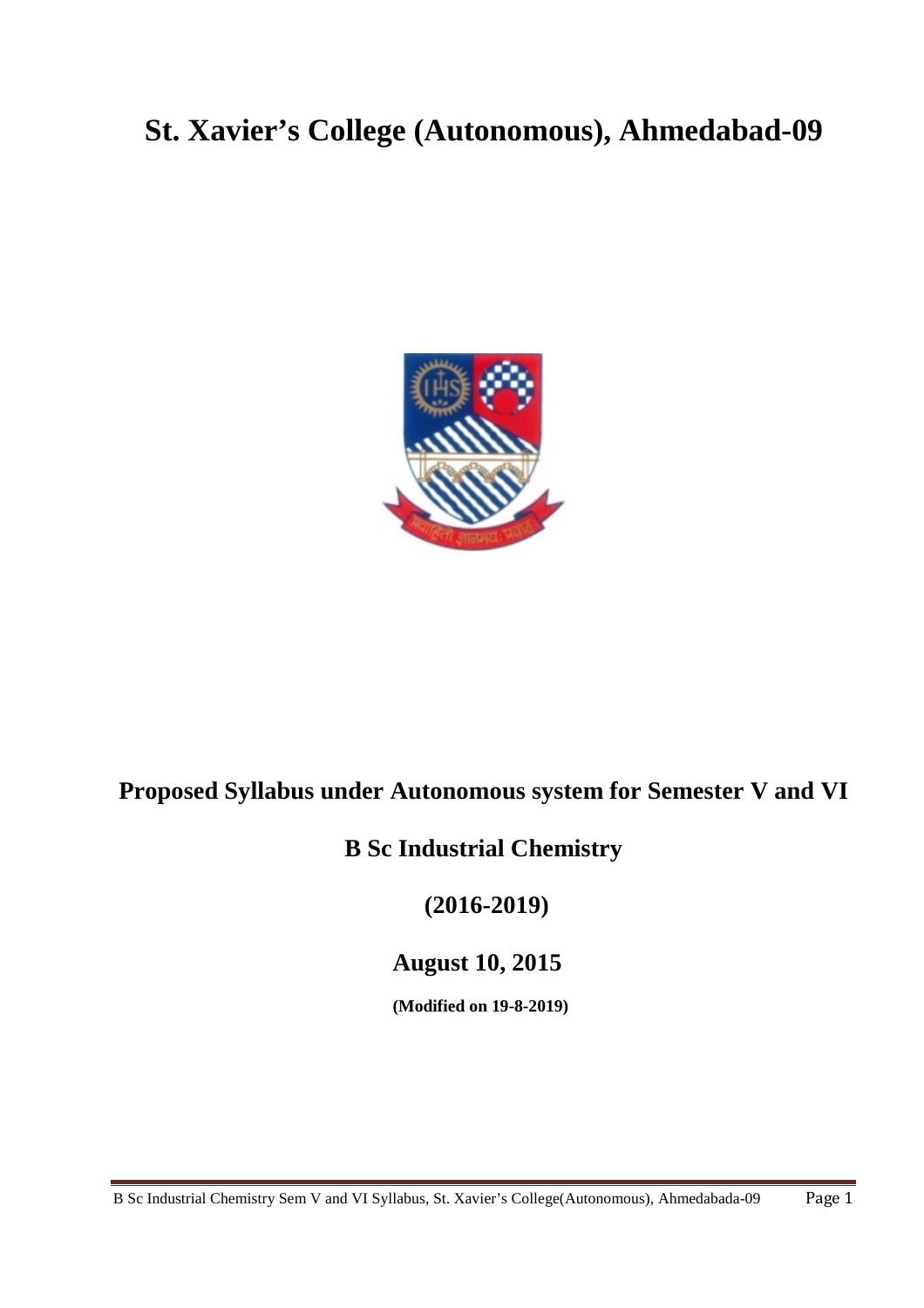## **Syllabus for Chemistry at B**. **Sc**. **(SEC- Industrial Chemistry) Semester V**

## **(To be effective from June 2016)**

- CH 5501 Organic Chemistry
- CH 5502 Inorganic Chemistry
- CH 5503 Physical Chemistry
- CH 5504 Analytical Spectroscopic Techniques
- IC 5401 Subject Elective (Pharmaceutical chemistry)
- CH 5505L Practical:
	- (I) Inorganic Qualitative Analysis  $\mathcal{R}_{\mathcal{L}}$ Physical Chemistry (Kinetics, Solubility and Instruments)
	- (II) Organic Preparation
		- &

Analytical Chemistry (Estimations and Chromatography)

## **Course Structure with respect to credit, hours and marks**

| <b>Type of Course</b>            | Paper<br>No.                                    | <b>Credit</b>                                           | <b>Total</b><br><b>Marks</b> | <b>Internal</b>      | <b>External</b>      | No. of<br>hours<br>per week   | <b>Exam</b><br>hours          |
|----------------------------------|-------------------------------------------------|---------------------------------------------------------|------------------------------|----------------------|----------------------|-------------------------------|-------------------------------|
| Foundation Course (FC-V)         | GE 5052                                         | $\overline{2}$                                          | 100                          | 30                   | 70                   | 3                             | 3                             |
| Core Course                      | <b>CH 5501</b><br>CH 5502<br>CH 5503<br>CH 5504 | 4<br>$\overline{4}$<br>$\overline{4}$<br>$\overline{4}$ | 100<br>100<br>100<br>100     | 30<br>30<br>30<br>30 | 70<br>70<br>70<br>70 | 4<br>4<br>4<br>$\overline{4}$ | 3<br>3<br>3<br>$\overline{3}$ |
| Subject Elective Course (SEC)    | IC 5401                                         | 2                                                       | 100                          | 30                   | 70                   | 3                             | 3                             |
| Practical Core Course – I and II | <b>CH 5505L</b>                                 | 5                                                       | <b>200</b>                   | 60                   | 140                  | 12                            | 12                            |
| <b>Total Credit</b>              |                                                 | 25                                                      |                              |                      |                      |                               |                               |

N.B.**:** The practical batch should be maximum of 10 students with respect to the credit.

B Sc Industrial Chemistry Sem V and VI Syllabus, St. Xavier's College(Autonomous), Ahmedabada-09 Page 2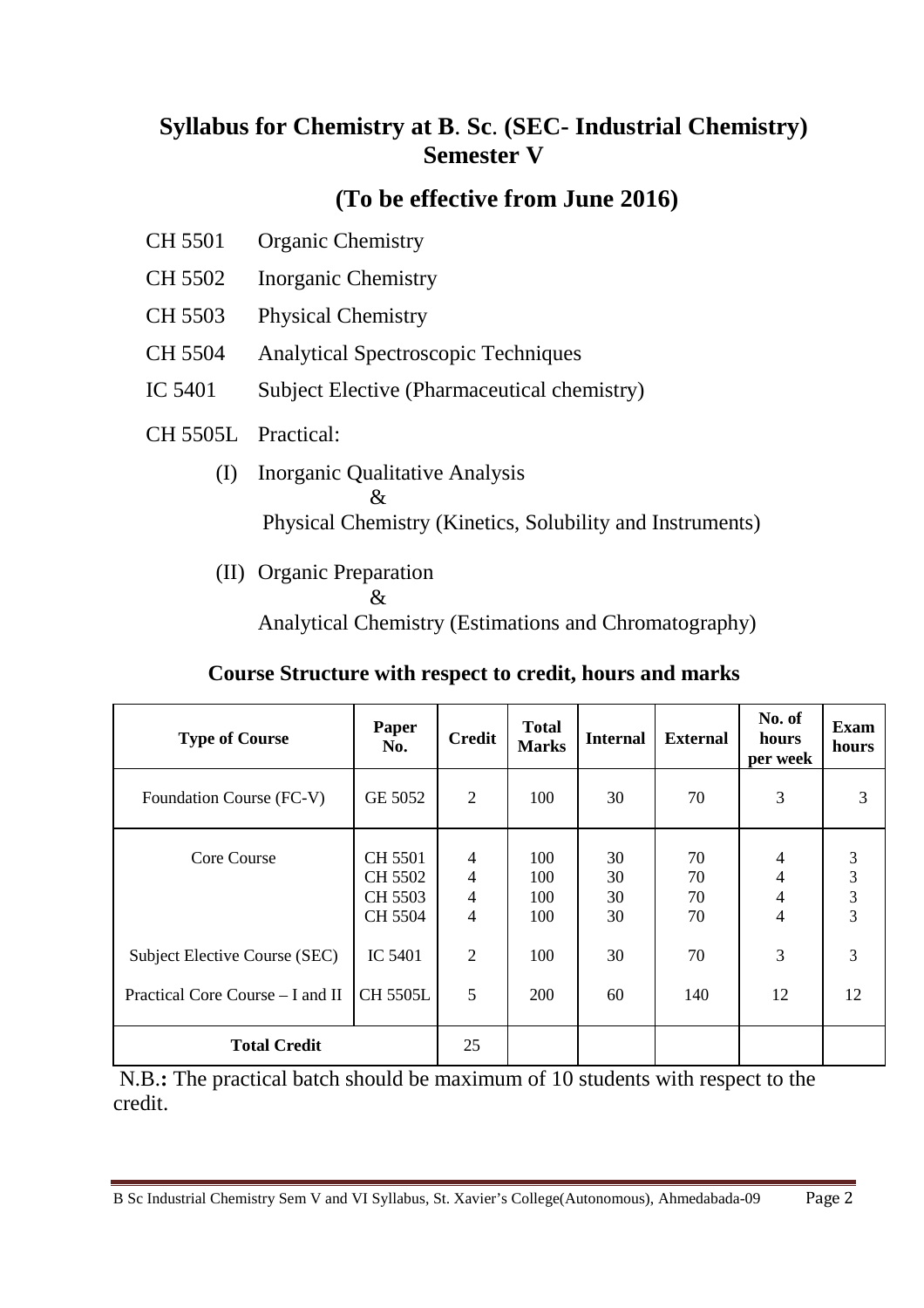

## **St. Xavier's College (Autonomous), Ahmedbad-09 B Sc Semester V Industrial Chemistry Effective from June 2016**

**Subject Elective Paper SEC: Pharmaceutical chemistry (Theory) Course Code: IC 5401 No. of Credits: 02 Learning Hours: 30 hrs**

## **I. Course Overview & Course Objectives**

The main objective of the course will be to build the basic foundation for studying industrial chemistry. By the end of the paper, a student should be able to:

(a) To learn fundamentals aspects of pharmacopeia and monograph of drugs.

- (b) To learn about classification of pharmaceutical drugs
- (c) To learn about Pharmaceutical dosage Forms.
- (d) To learn about drug discovery and design.

Thus, the knowledge from the course can help in the following:

(a) Basic knowledge of these topics in Pharmaceutical chemistry which is important for practicals and industrial applications

(b) The students could pursue a career in chemistry, Industrial chemistry and Post-graduation and also in the field of research in Chemistry.

## **II. Course Content**

## **Unit 1 Pharmacopeia and monograph of drugs [14 marks]**

## *[Prerequisites or topics for Self Study: - Basic terms related to pharmacopeia and monograph of drugs]*

- **Pharmaceuticals:** Historical background and development of pharmaceutical industry in India in brief.
- **Pharmacopeias:** Development of Indian pharmacopeia and Introduction of I.P., U.S.P., and B.P
- **Monograph of drugs:** Paracetamol, Trimethoprim, Bisacodyl, Mebendazole, Sulphamethoxazole.
- **Various types of Excipients :** Coating agent, coloring agent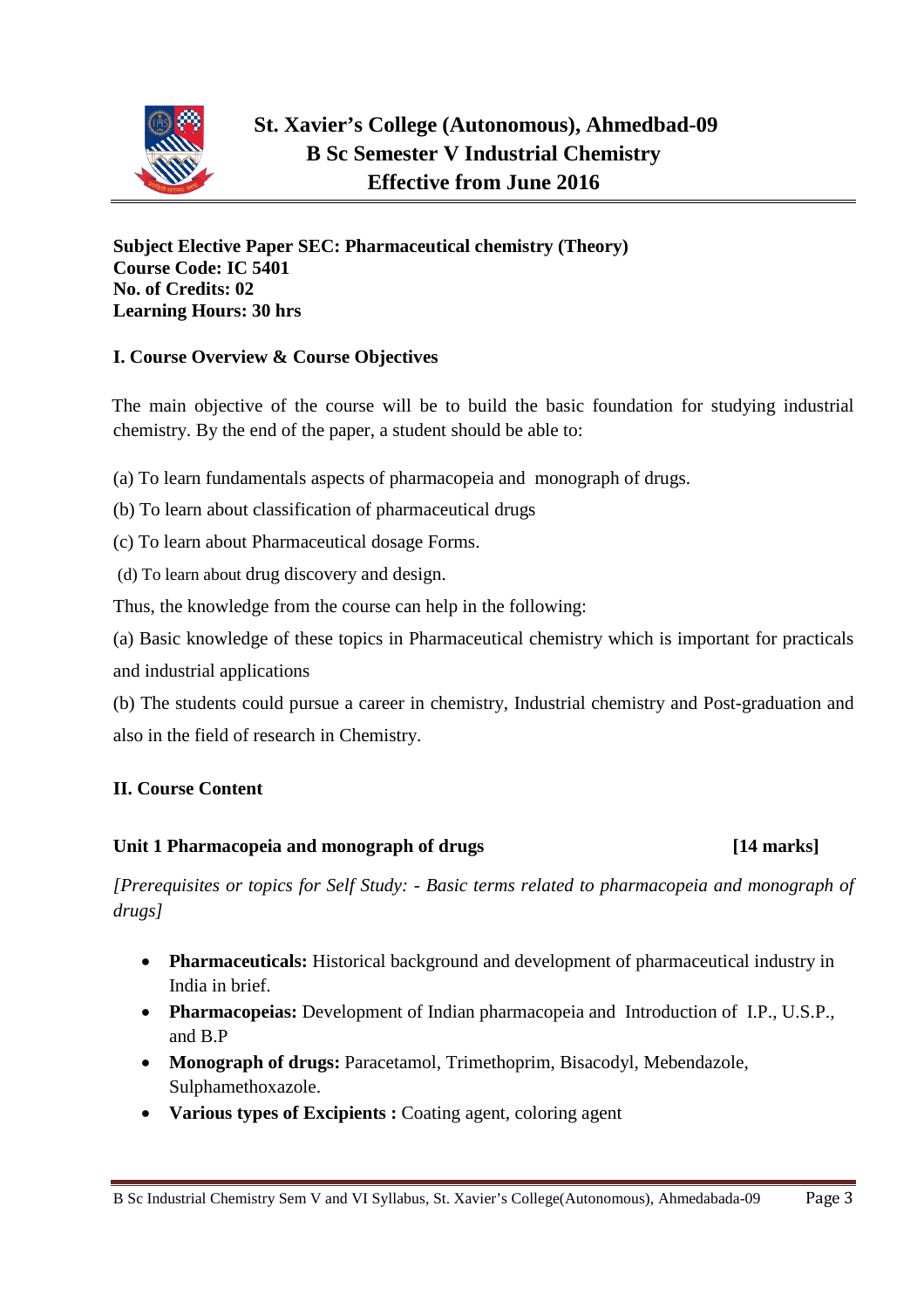#### **Unit 2 Classification of pharmaceutical drugs: [14 marks]**

Raw materials, Process of manufacture, effluent handling of the following Bulk drugs

*[Prerequisites or topics for Self Study: - Basic terms related to classification of pharmaceutical drugs]*

- Hypnotic and sedatives drug: General; Early hypnotics; Barbiturate derivatives; Non barbiturate compounds
- Antimicrobial drug: Mercurochrome, Isoniazid (INH), PAS
- Cardiovascular drug : Introduction, cardiovascular agent-Methyl dopa
- Vitamins: Introduction and biological activity of Vit-A, Vit-  $B_6$  Vit-C

## **Unit 3 Pharmaceutical Dosage Forms [14 marks]**

*[Prerequisites or topics for Self Study:-Fundamental terms and definitions pharmaceutical dosage forms]*

- Pharmaceutical Formulation
- Routes of administration: Introduction, Types & Usage.
- Pharmaceutical packaging: Introduction, Packaging material, ancillary materials, Packaging machinery, Packaging evaluation.

## **Unit 4 Drug discovery and Design [14 marks]**

*[Prerequisites or topics for Self Study: - Basic terms related to Drug discovery and Design]*

- Drug discovery: Choosing diseases, choosing drug target
- Drug design: Identification of the active part, Functional group Modification

**III. Teaching methodologies:** Apart from the conventional black board teaching, other modes of teaching that will be adopted are power points, problem solving, and group discussion. Assignments will be designed such that students inculcate the habit of reading reference books and science journals. The use of smart boards for teaching will also be promoted to enable more interaction based teaching.

## **B Sc Semester V**

## **IV. Reference books: IC 5401: Pharmaceutical chemistry (Theory)**

- (1) A text book of pharmaceutical chemistry by H.Kaur.
- (2) Pharmaceutical Dosage form & Drug delivery system by Howard c. Ansel, Nicholas G. Popovich.
- (3) Medicinal chemistry by V.K.Ahluwalia
- (4) Medicinal Chemistry,  $2^{nd}$  edition, by Ashutosh Kar.
- (5) Medicinal Chemistry by Gurdeep Chatwal.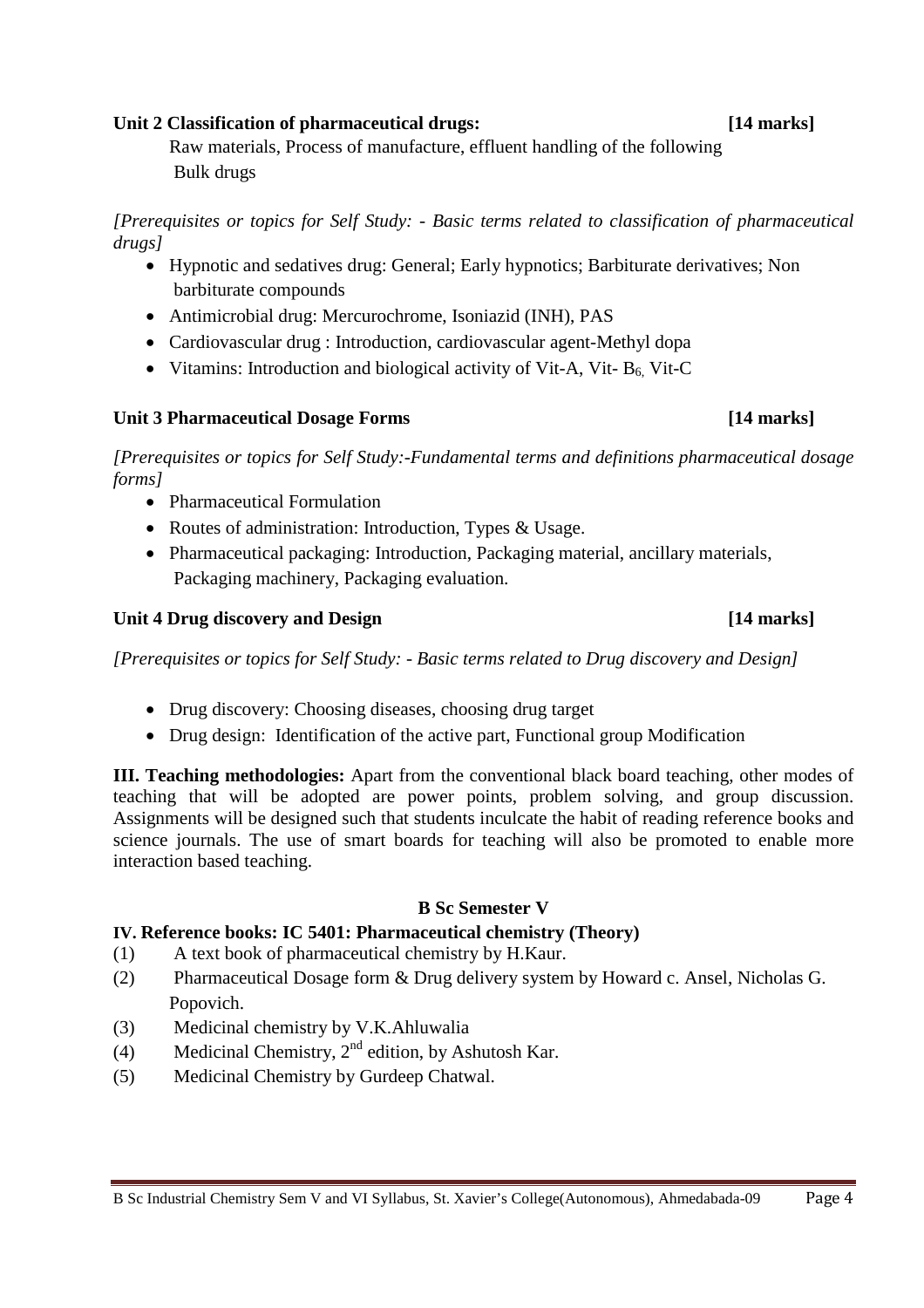## **B Sc Semester V**

## **V. Paper SEC: Industrial Chemistry (Practicals) Course Code: IC 5402 L No. of Credits: 02 Sessions: Two X 3 hrs**

## **Laboratory Session**

- 1. To estimate purity of Sulphamethoxazole in tablet as powder by Mohr's method.
- 2. To identify related substance present in Bisacodyl tablet by TLC.
- 3. To identify related substance present in sulfa drug tablet by TLC.
- 4. Preparation of paracetamol drug from p-amino phenol.
- 5. To determine the sulphated Ash of paracetamol tablet.
- 6. To carry out assay value of given sample of NH4Cl used as mouth wash by volhard Method.
- 7. To determine the % of vitamin- C in given sample.
- 8. To carry out assay value of given sample of MnO<sub>4</sub> used as Germicide and Antiseptic

#### **VI. References Book: Industrial Chemistry (Practicals)**

(1) Practical Pharmaceutical Chemistry by A.H. Beckett, J. B. Stenlake Vol-2.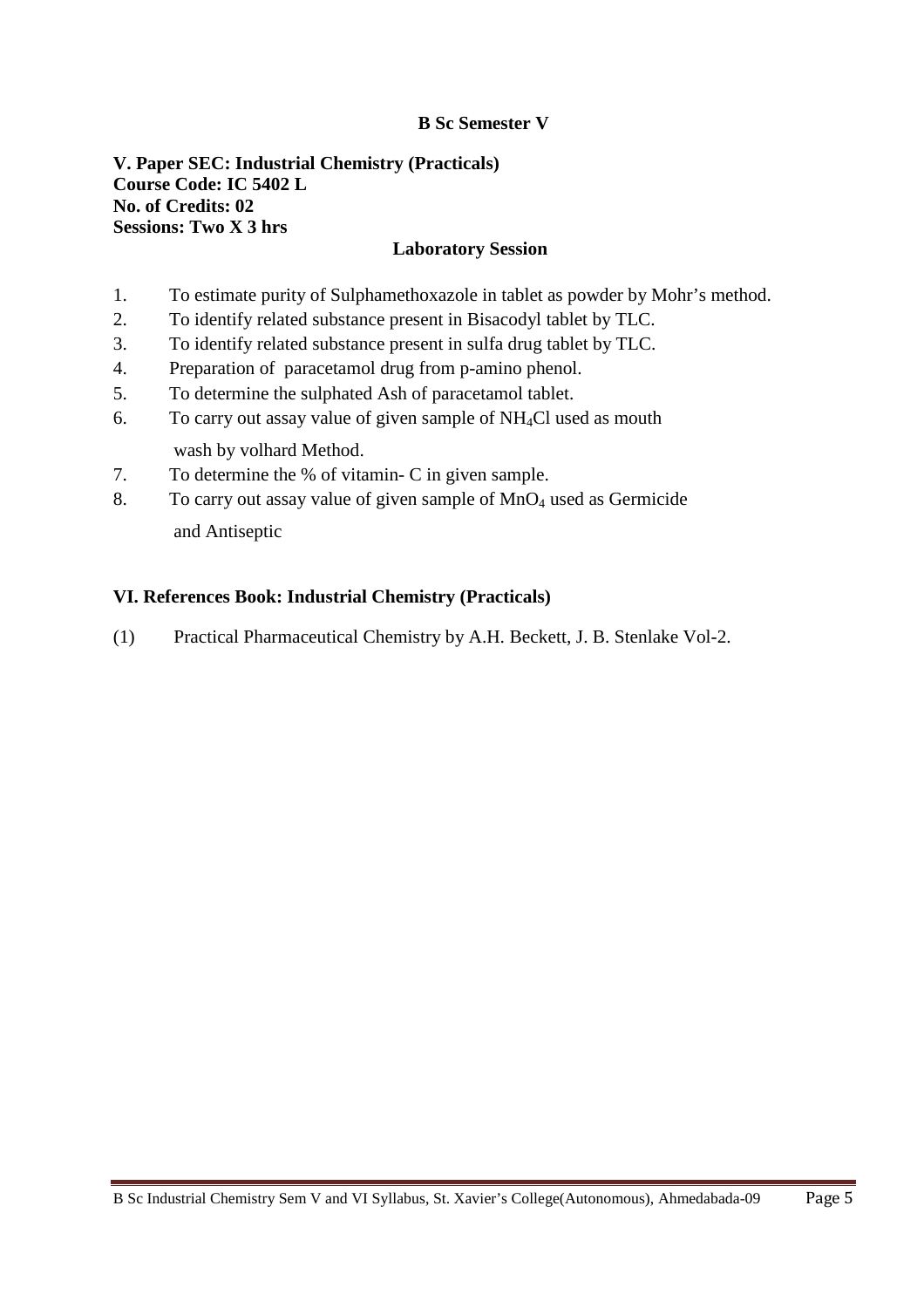# **St. Xavier's College (Autonomous), Ahmedabad-09**



## **Proposed Syllabus under Autonomous system for Semester V and VI**

## **B Sc Industrial Chemistry**

**(2016-2019)**

**August 10, 2015**

**(Modified on 19-8-2019)**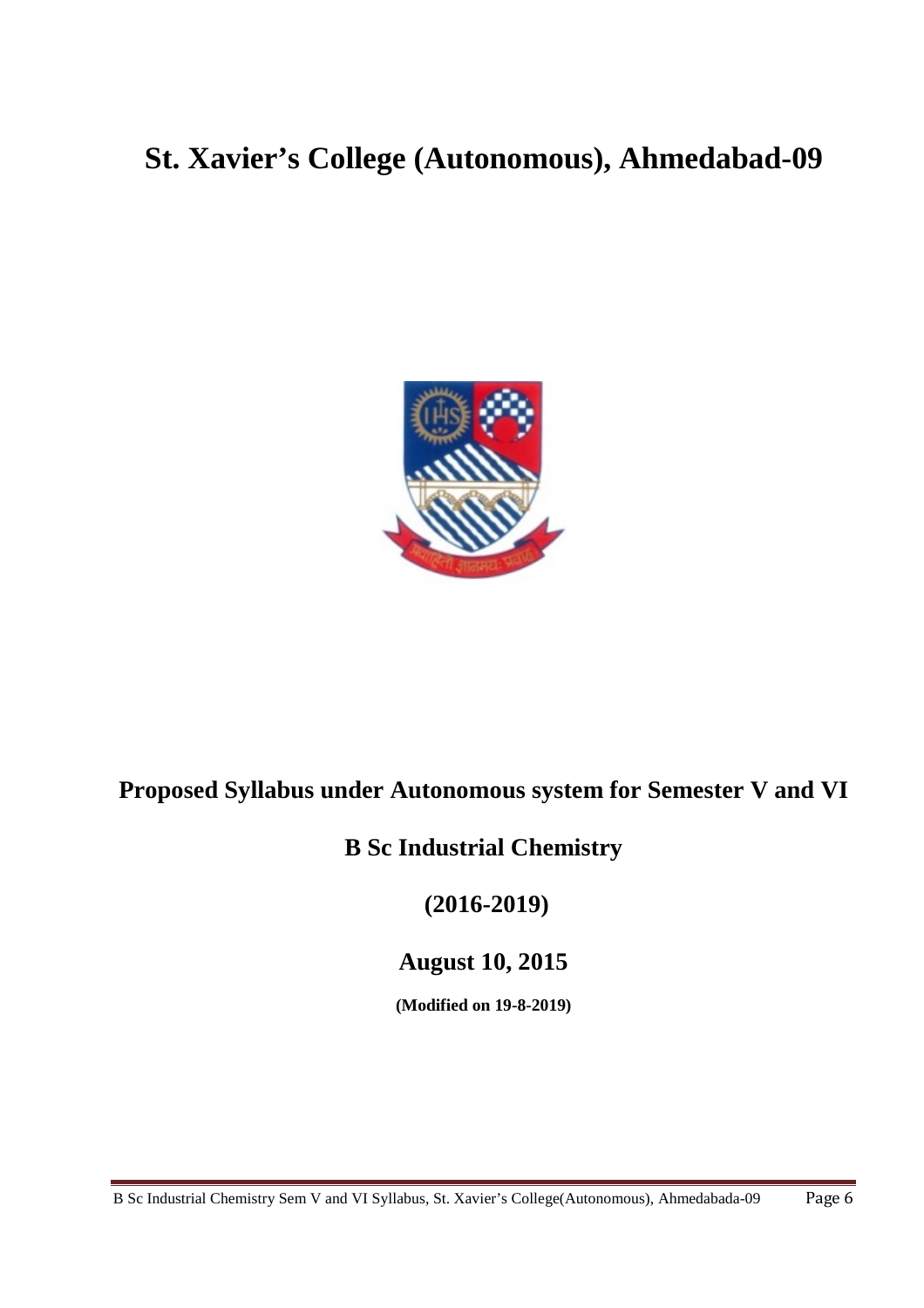## **Syllabus for Chemistry at B**. **Sc**. **(SEC- Industrial Chemistry) Semester VI**

## **( To be effective from June 2016 )**

- CH 6501 Organic Chemistry
- CH 6502 Inorganic Chemistry
- CH 6503 Physical Chemistry
- CH 6504 Analytical Spectroscopic Techniques
- IC 6401 Subject Elective (Medicinal chemistry)
- CH 6505L Practical:
	- (I) Inorganic Qualitative Analysis  $\mathcal{R}_{\mathcal{L}}$ Physical Chemistry (Kinetics, Solubility and Instruments)
	- (II) Organic Preparation
		- &

Analytical Chemistry (Estimations and Chromatography)

## **Course Structure with respect to credit, hours and marks**

| <b>Type of Course</b>                                             | Paper<br>No.                             | <b>Credit</b>                                           | <b>Total</b><br><b>Marks</b> | <b>Internal</b>      | <b>External</b>      | No. of<br>hours<br>per week   | <b>Exam</b><br>hours |
|-------------------------------------------------------------------|------------------------------------------|---------------------------------------------------------|------------------------------|----------------------|----------------------|-------------------------------|----------------------|
| Foundation Course (FC-V)                                          | GE 6052                                  | $\overline{2}$                                          | 100                          | 30                   | 70                   | 3                             | 3                    |
| Core Course                                                       | CH 6501<br>CH 6502<br>CH 6503<br>CH 6504 | 4<br>$\overline{4}$<br>$\overline{4}$<br>$\overline{4}$ | 100<br>100<br>100<br>100     | 30<br>30<br>30<br>30 | 70<br>70<br>70<br>70 | 4<br>4<br>4<br>$\overline{4}$ | 3<br>3<br>3<br>3     |
| Subject Elective Course (SEC)<br>Practical Core Course – I and II | IC 6401<br>CH 6505L                      | $\overline{2}$<br>5                                     | 100<br><b>200</b>            | 30<br>60             | 70<br>140            | 3<br>12                       | 3<br>12              |
| <b>Total Credit</b>                                               |                                          | 25                                                      |                              |                      |                      |                               |                      |

N.B.**:** The practical batch should be maximum of 10 students with respect to the credit.

B Sc Industrial Chemistry Sem V and VI Syllabus, St. Xavier's College(Autonomous), Ahmedabada-09 Page 7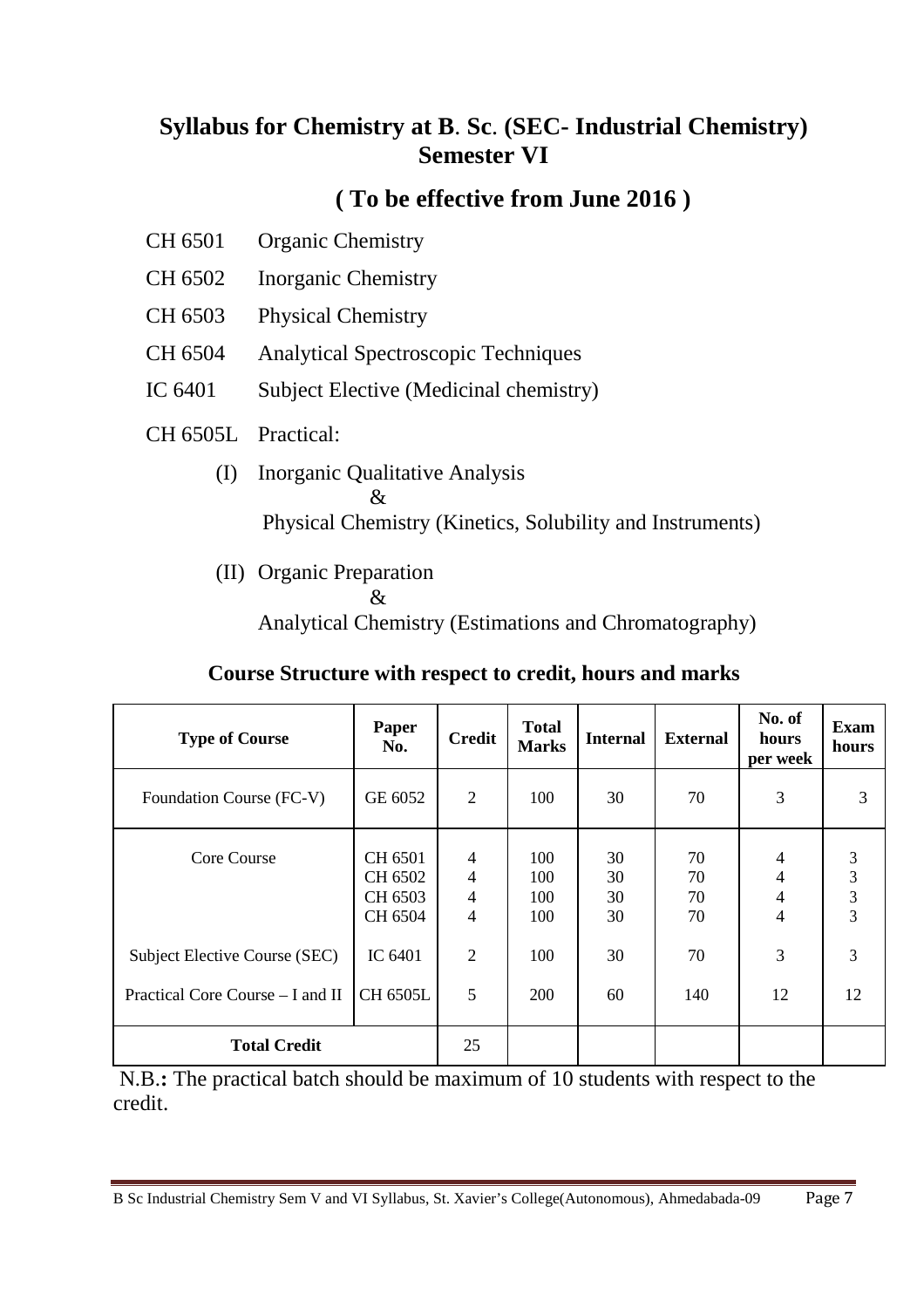**St. Xavier's College (Autonomous), Ahmedbad-09**



**B Sc Semester VI Industrial Chemistry Effective from June 2016**

**==========================================================**

**Subject Elective Paper SEC: Medicinal Chemistry (Theory) Course Code: IC 6401 No. of Credits: 02 Learning Hours: 30 hrs**

### **I. Course Overview & Course Objectives**

The main objective of the course will be to build the basic foundation for studying industrial chemistry. By the end of the paper, a student should be able to:

- (a) To learn fundamentals of Pharmacodynamic and pharmacokinetics.
- (b) To learn about Pharmacodynamic agents
- (c) To learn basics of pro drug and drug delivery system
- (d) To learn combinatorial chemistry .

Thus, the knowledge from the course can help in the following:

(a) Basic knowledge of these topics in Medicinal chemistry is important for practical's and Industrial applications

(b) The students could pursue a career in chemistry, Industrial chemistry and Post-graduation and also in the field of research in Chemistry.

## **Unit 1 Pharmacodynamic and Pharmacokinetics [14 Marks]**

*[Prerequisites or topics for Self Study:-Fundamental terms and definitions related to Pharmacodynamic and pharmacokinetics]*

- Introduction
- Drug target : Protein & Enzymes as drug target
- Drug metabolism

## **Unit 2. Pharmacodynamic Agents [14 Marks]**

*[Prerequisites or topics for Self Study:-Fundamental terms and definitions related to Pharmacodynamic Agents]*

- General Anesthetic: General ;Theories of anesthesia; Physical Theories; Neurophysiologic theory, Biochemical theories; Ideal anesthetic; Volatile anesthetics; Halogenated derivatives; Gaseous anesthetics; Intravenous anesthesia.
- Analgesic Drug : General, Synthetic analgesic derivatives, derivative based on Pepperdine
- Sulfonamide drug :General, Nomenclature, S.A.R., Classification of sulfonamide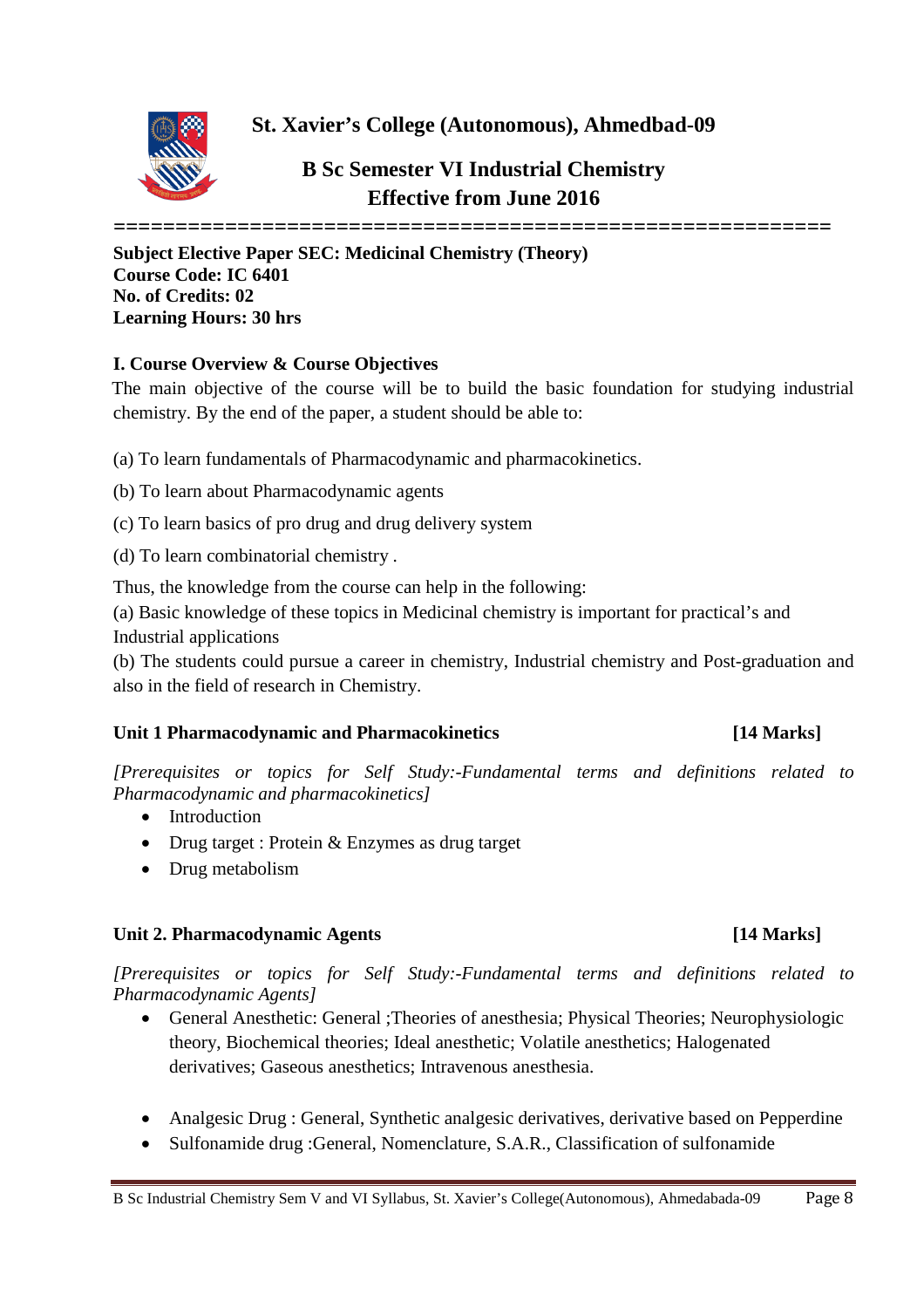### • **Unit 3. Pro drug and drug delivery system [14 Marks]**

*[Prerequisites or topics for Self Study:-Fundamental terms and definitions related to pro drug and drug delivery system]*

- Basic concepts of prodrug
- Types of prodrug

## **Unit 4. Combinatorial chemistry [14 Marks]**

*[Prerequisites or topics for Self Study:-Fundamental terms and definitions related to combinatorial chemistry]*

- Introduction
- Solution phase combinatorial chemistry
- Detection and Analysis

**III. Teaching methodologies:** Apart from the conventional black board teaching, other modes of teaching that will be adopted are power points, problem solving, and group discussion. Assignments will be designed such that students inculcate the habit of reading reference books and science journals. The use of smart boards for teaching will also be promoted to enable more interaction based teaching.

## **B Sc Semester VI**

## **IV. Reference books: IC 6401: Medicinal chemistry (Theory)**

- (1) An Introduction to Medicinal Chemistry by Graham L. Patrick,  $2<sup>nd</sup>$ , Edition
- (2) The organic chemistry of drug design & drug action by Richard B., Silverman, 2nd edition
- (3) Text book of Organic Medicinal & Pharmaceutical Chemistry by John H. Block & John M. Beale, Jr. 11th edition.
- (4) A text book of Medicinal Chemistry by P.Parimoo, CBS Publishers & Distributors.